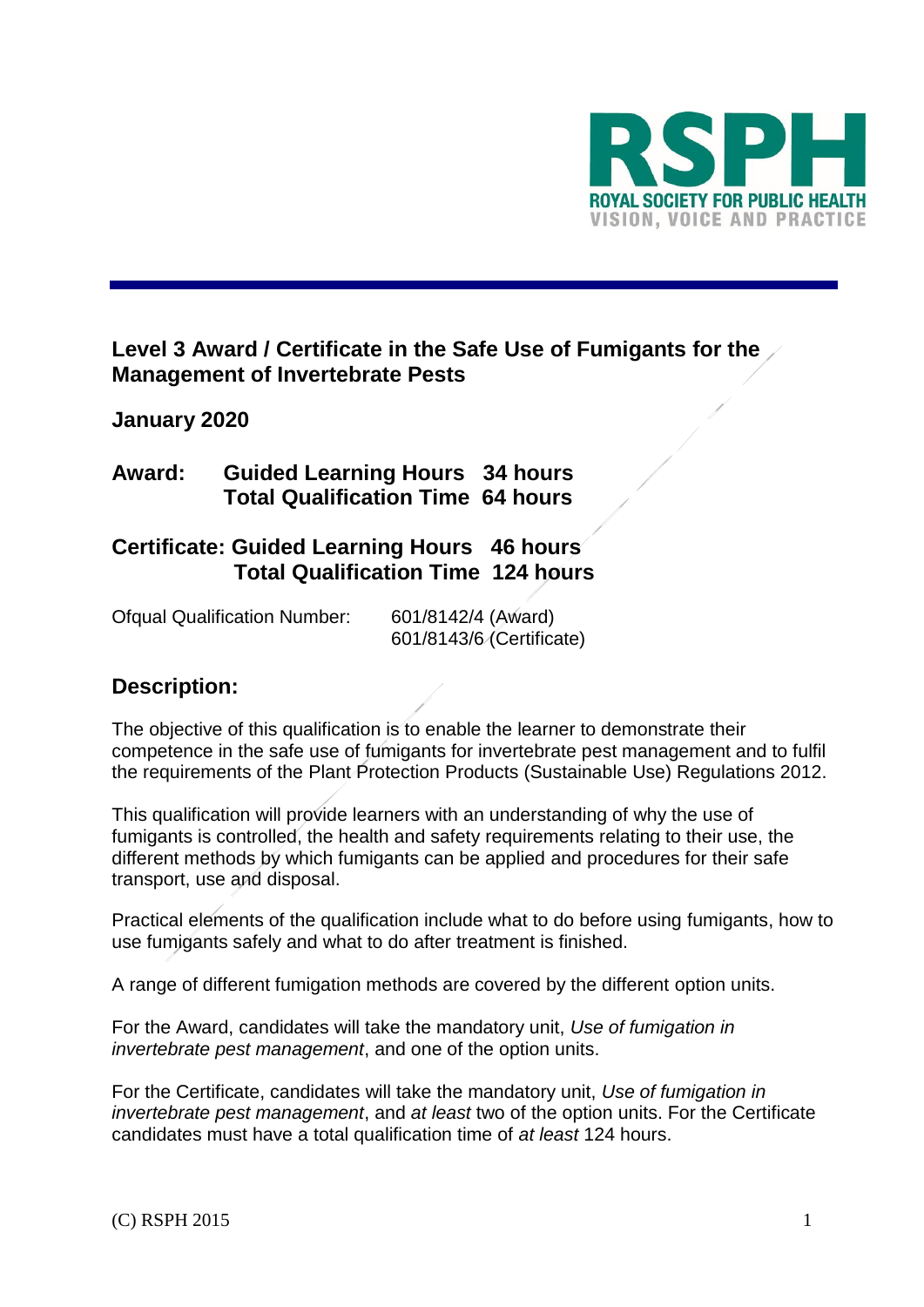# **Content:**

# **Page**

| Unit 1: Use of fumigation in invertebrate pest management             | 3               |
|-----------------------------------------------------------------------|-----------------|
| Unit 2: Carry out procedures for the safe fumigation of freight       | 8               |
| containers and static containers used as fumigation chambers          |                 |
| Unit 3: Carry out procedures for the safe fumigation of commodities   | 12 <sup>2</sup> |
| under sheet and bulk grain in grain stores                            |                 |
| Unit 4: Carry out procedures for the safe fumigation of silos         | 16              |
| Unit 5: Carry out procedures for the safe fumigation of ships' holds  | 20              |
| Unit 6: Carry out procedures for safe fumigation of buildings,        | 24              |
| warehouses, food processing plants and mills                          |                 |
| Unit 7: Carry out procedures for the safe fumigation of purpose built | 28              |
| fumigation chambers                                                   |                 |
| Unit 8: Carry out procedures for the safe fumigation of specialist    | 32              |
| 'fumigation bubbles'                                                  |                 |
|                                                                       |                 |
| <b>Learner Guidance</b>                                               | 36              |
|                                                                       |                 |
| <b>Centre Guidance</b>                                                | 37              |
| Other information                                                     | 38              |
|                                                                       |                 |

 $\frac{1}{\sqrt{2}}$ 

İ

 $\frac{1}{\sqrt{2}}$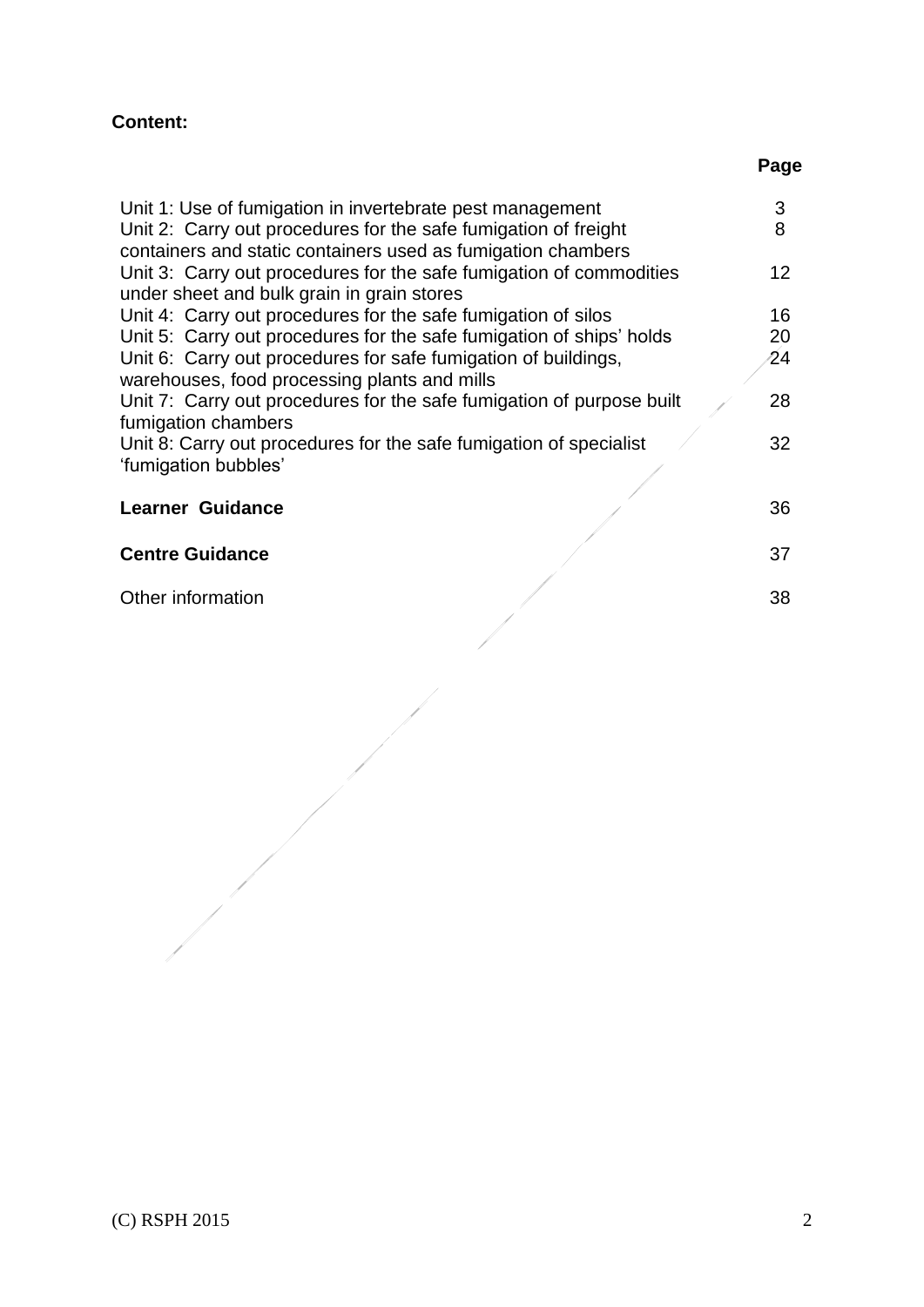### **Unit 1: Use of fumigation in invertebrate pest management**

Guided Learning: 30 hours Total Unit Time: 48 hours Unit Level: 3 Unit Reference No. D/507/9289

### **Summary of Learning Outcomes:**

### **To achieve this qualification a candidate must:**

- **1. Understand the Health and Safety and legal requirements for fumigation**, *by being able to meet the following assessment criteria:*
	- 1.1 State the hazards and risks of using fumigation compounds, including those relevant to the:
		- Operator
		- General public
		- Environment
		- Non-target species
	- 1.2 State methods used to protect operators from harm when carrying out fumigation operations, to include PPE and RPE requirements
	- 1.3 Outline the requirements for risk assessments prior to the use of fumigation compounds
	- 1.4 Outline the legislative requirements governing the use of fumigation compounds
	- 1.5 Explain the record-keeping requirements for the use of fumigants.
- **2. Know the properties and uses of compounds approved as fumigants by UK legislation,** *by being able to meet the following assessment criteria:*
	- 2.1 List the compounds that are approved for use as fumigants
	- 2.2 Outline the properties of the different fumigants, to include their toxicity and method of generation where relevant
	- 2.3 Describe the symptoms of poisoning caused by the different fumigants
	- 2.4 State the emergency procedures necessary in the event of poisoning by or spillage of fumigants
	- 2.5 State the uses of the different fumigants for the management of pests
- **3. Understand different fumigation strategies,** *by being able to meet the following assessment criteria:*
	- 3.1 Explain how fumigation differs from other pest management procedures
	- 3.2 Explain the role of fumigation as part of an integrated pest management programme
	- 3.3 Outline procedures and methods for carrying out the following fumigation strategies:
		- Stacked fumigation
		- Space fumigation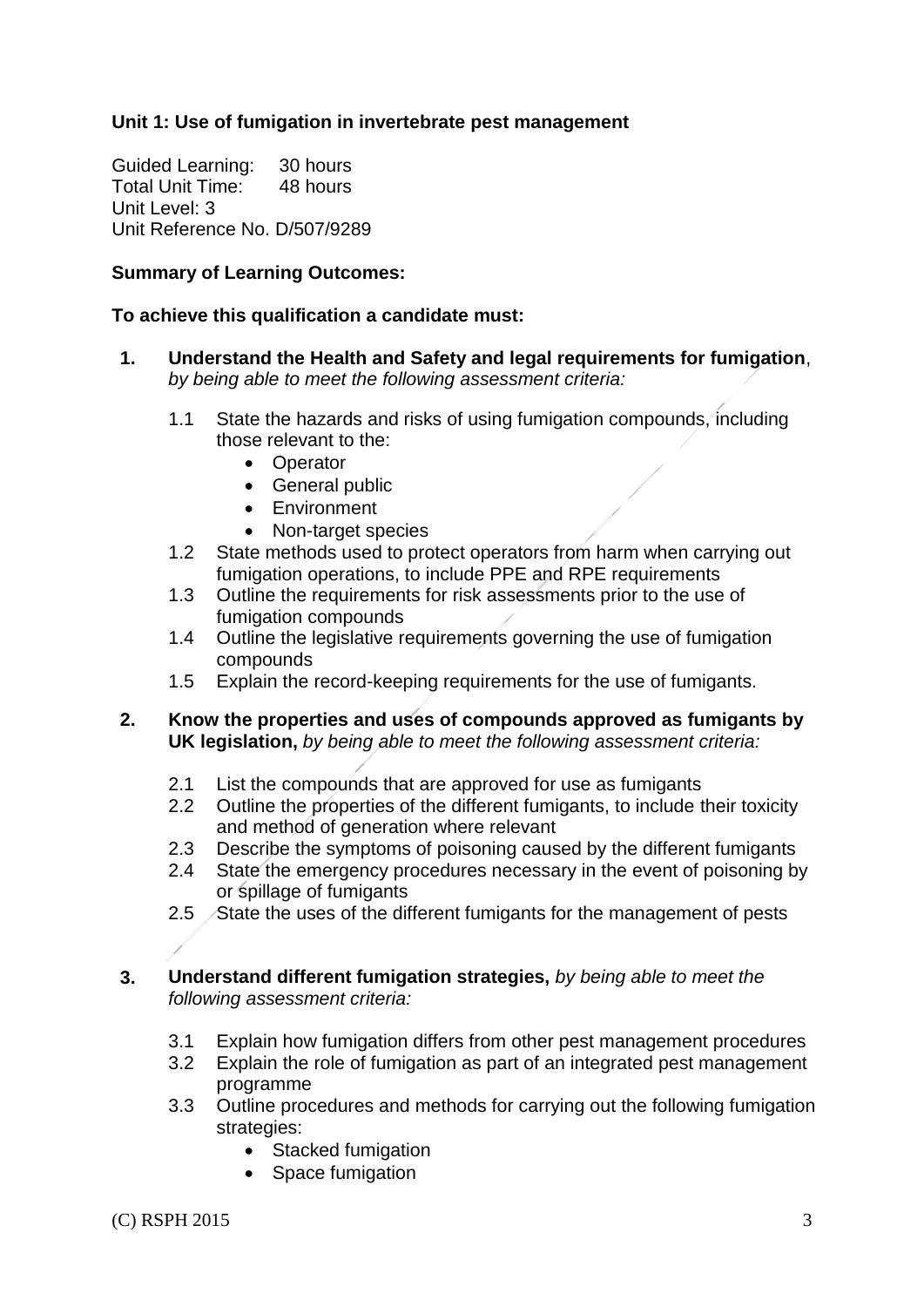- Container fumigation
- Chamber fumigation
- Ship fumigation
- 3.4 Calculate volumes and dosages of fumigants required for effective treatments
- 3.5 Outline methods for determining the concentration of fumigants during operation

### **4. Know the biology of invertebrate pest species that are controlled by fumigation,** *by being able to meet the following assessment criteria:*

- 4.1 Explain why the target species need to be controlled<br>4.2 Outline the features of the target species biology and
- Outline the features of the target species biology and habitat that facilitate their control by fumigation
- 4.3 Describe how the presence of the target species can be determined at a site
- **5. Understand the requirements for the safe transport, storage and disposal of fumigation compounds,** *by being able to meet the following assessment criteria:*
	- 5.1 State the disposal arrangements for fumigation compounds and residues
	- 5.2 Outline requirements for the cleaning and disposal of equipment and containers used for fumigation compounds
	- 5.3 State the requirements for the transport and storage of fumigation compounds and residues.

### **Content:**

### **1 Understand the Health and Safety and legal requirements for fumigation**

- 1.1 *Hazards and risks of using fumigation compounds:* Hazards and risks of fumigants currently approved for use; effect of high and low levels of exposure; risks of exposure to fumigants of operators and general public; effect of fumigants on environment and non-target species; risks due to counterfeit fumigants and methods to minimise this such as use of recognised suppliers, stewardship schemes and scrutiny of product labels, the 'Watch Out' initiative; importance of health monitoring for users of fumigation compounds and how this is achieved.
- 1.2 *Methods used to protect operators from harm when carrying out fumigation operations, to include PPE and RPE requirements:* PPE and RPE required for fumigation activities; different requirements for use of solid, liquid and gaseous fumigants; when protective gloves and boots should and should not be worn; use of coveralls; different types of RPE; face fit tests and factors that will affect the wearing of RPE; inspection and testing requirements; when RPE should be worn; safe working practices.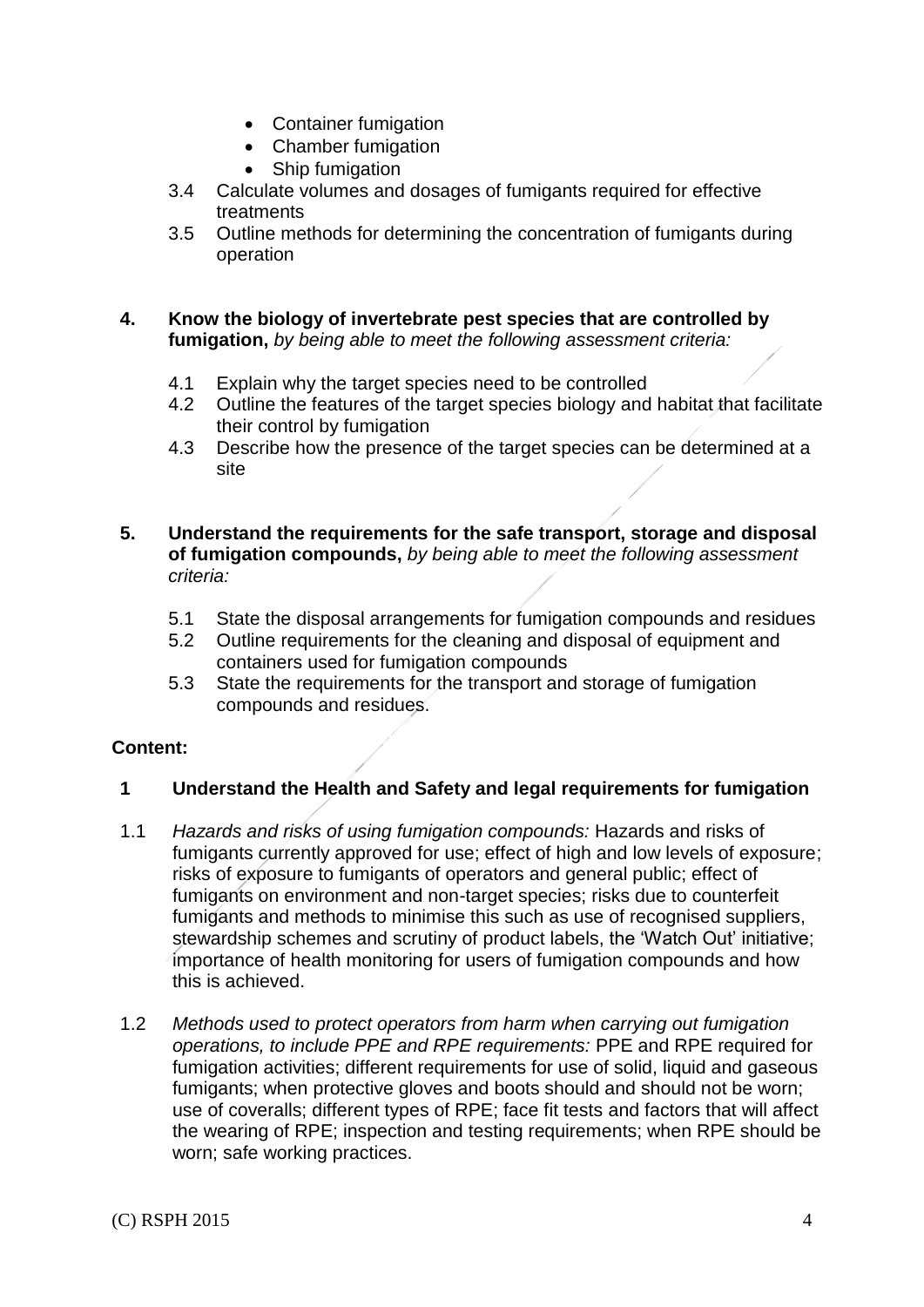- 1.3 *Requirements for risk assessments prior to the use of fumigation compounds:* COSHH assessments; duties of operator, operator's employer and premises employer; environmental risk assessments and importance of protection areas (EC Directive 2000/60); importance of COPR.
- 1.4 *Legislative requirements governing the use of fumigation compounds:* Requirements of the following legislation as they apply to the purchase, use, storage and disposal of fumigants; Health and Safety at Work etc Act 1974, Management of Health and Safety at Work Regulations 1999, The Health and Safety (first aid) Regulations 1981, Plant Protection Products (Sustainable Use) Regulations 2012, Wildlife and Countryside Act 1981, Poisons Act 1972 and Poisons Rule 1982, COSHH Regulations, Food and Environment Protection Act 1985, The Control of Pesticides Regulations 1986 (amended 1997), Biocides Regulation (EU) 528/2012.
- 1.5 *Record-keeping requirements for the use of fumigants*: Records relating to training, environmental and risk assessments, COSHH assessments, storage, certification, RPE inspection, treatment, purchase, stock and disposal; compliance with Article 67 of Regulation (EC) No. 1107/2009 or subsequent Articles and Directives.

### **2 Know the properties and uses of compounds approved as fumigants by UK legislation**

- 2.1 *Compounds that are approved for use as fumigants:* Compounds currently approved under UK and EU legislation for use as fumigants.
- 2.2 *Properties of the different fumigants:* Physical properties of fumigants, such as solid, liquid or gas; flammability; corrosive properties; toxicity; method of generation of active fumigant.
- 2.3 *Symptoms of poisoning caused by the different fumigants:* Symptoms exhibited by victim if exposed to low, medium and high concentrations of the different fumigants; short and long term effects of exposure to fumigants.
- 2.4 *Emergency procedures necessary in the event of poisoning by or spillage of fumigants:* Emergency procedures to be followed in the event of poisoning by fumigants or spillage of fumigant; suitability of artificial respiration methods if required; need to seek medical attention and to inform emergency services of fumigants used and provide information regarding treatment; procedures for treating skin, eyes and lungs if exposed to fumigants; environmental protection measures; incident reporting procedures.
- 2.5 *Uses of the different fumigants for the management of pests:* Pest species legally controlled by each of the fumigants; fumigation methods for which each of the fumigants is suitable / approved; choice of product following COSHH assessments.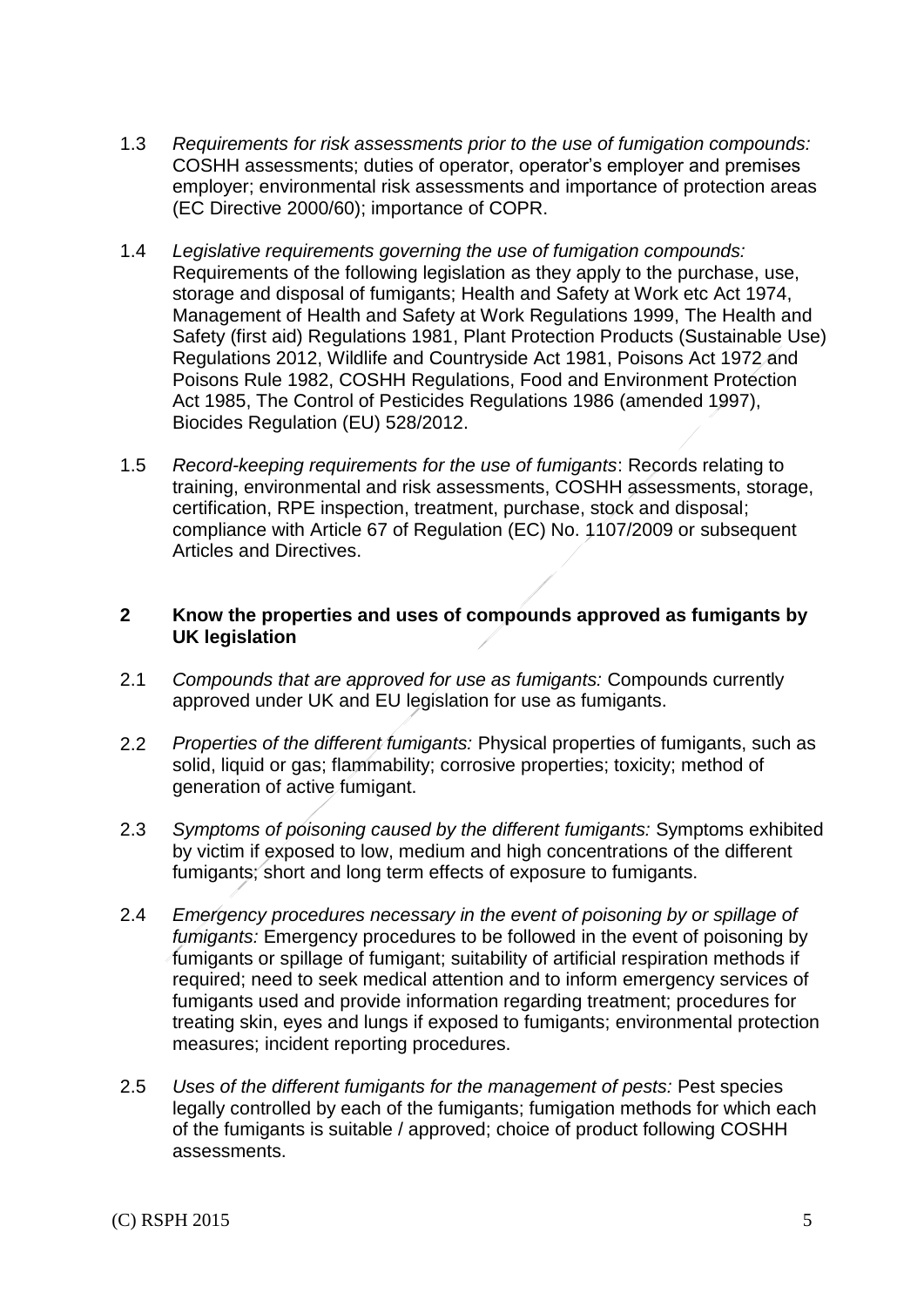### **3 Understand different fumigation strategies**

- 3.1 *How fumigation differs from other pest management procedures:* Differences between fumigation and other pest management procedures; to include safety, persistence, penetration and residues.
- 3.2 *Role of fumigation as part of an integrated pest management programme:*  Definition of integrated pest management; consideration of other management strategies prior to adopting fumigation as a method of control; how other pest management procedures can complement fumigation or reduce the need for fumigation; effectiveness of different treatments.
- 3.3 *Procedures and methods for carrying out fumigation strategies:* Procedures and methods for stacked fumigation, space fumigation, container fumigation, chamber fumigation and ship fumigation; to include specific safety procedures to protect the operator, general public and environment; notification and legislative requirements; sealing of area to be fumigated; venting and clearance of the fumigant; post treatment procedures and clearance certificates.
- 3.4 *Calculation of volumes and dosages of fumigants required for effective treatments:* Determination of volume of space to be fumigated; determination of effective dose required by the use of tables and graphs; importance of consideration of penetration rates for fumigants.
- 3.5 *Methods for determining the concentration of fumigants during operation:* Equipment and methods for determining concentration of fumigants during treatment, testing for leakage of fumigants and determining when an area is safe to enter following fumigation.

### **4 Know the biology of invertebrate pest species that are controlled by fumigation**

- 4.1 *Why the target species need to be controlled:* Role of target pest species in spoilage of commodities, public health risk, damage caused; economic consequences of pest activity.
- 4.2 *Features of the target species biology and habitat that facilitate their control by fumigation:* Habitat of target species which render control by other methods difficult or impractical, such as small cracks and crevices and closed voids, within packaged materials, burrowed within consignments of grain, flour and other bulk commodities, in environments where rapid control is required such as ships; presence of stage in life cycle which is resistant to other treatments such as dormancy or diapause.
- 4.3 *How the presence of the target species can be determined at a site:* Signs which indicate pest activity such as smell, moults, presence of pest.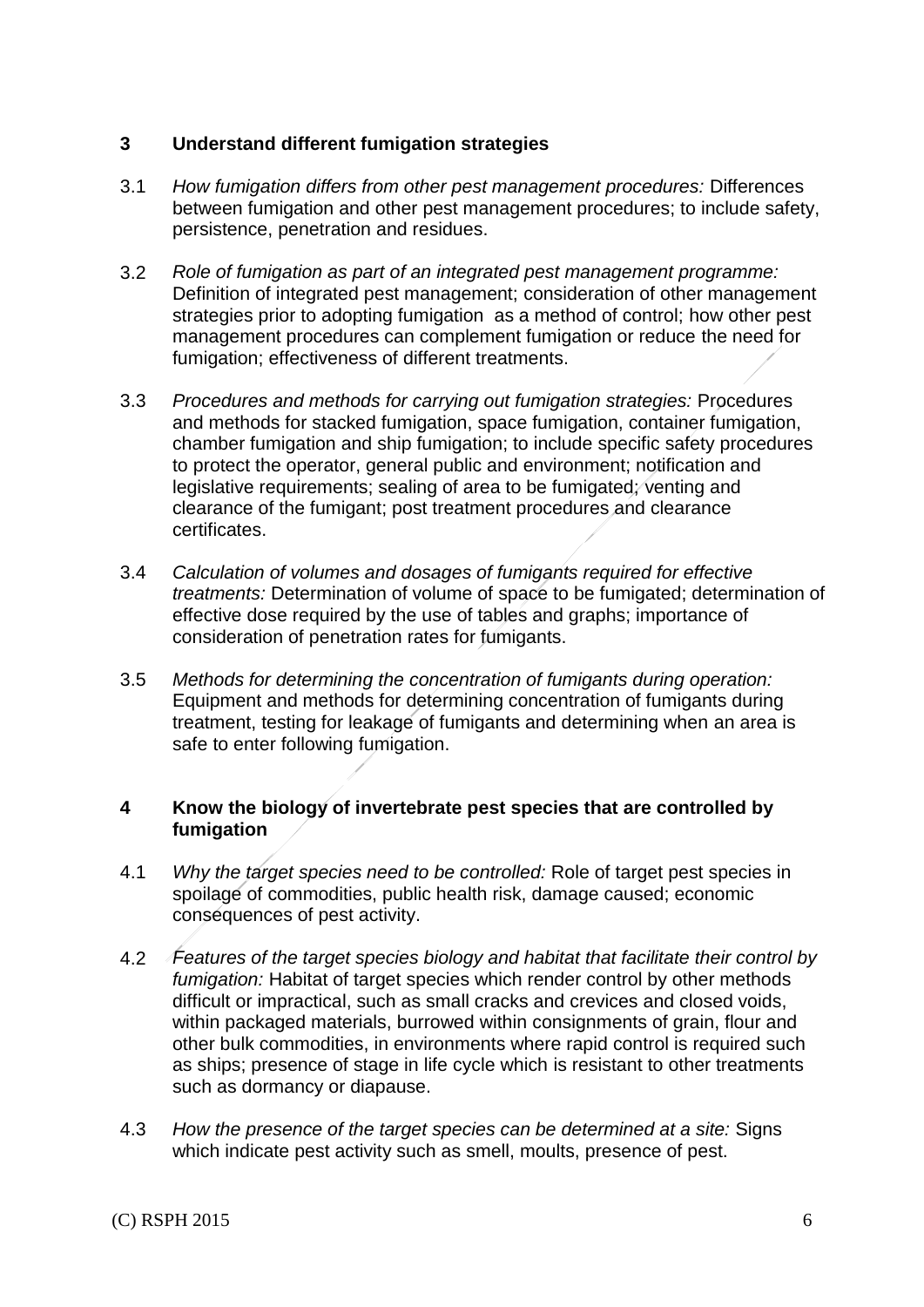### **5 Understand the requirements for the safe transport, storage and disposal of fumigation compounds**

- 5.1 *Disposal arrangements for fumigation compounds and residues:* Requirements for the disposal of hazardous waste, to include permissible quantities of hazardous waste, use of authorised contractors and sites, inactivation of compounds prior to disposal.
- 5.2 *Requirements for the cleaning and disposal of equipment and containers used for fumigation compounds:* Need to ensure containers are made safe prior to disposal; methods for inactivating specific fumigants and equipment; classification as hazardous waste.
- 5.3 *Requirements for the transport and storage of fumigation compounds and residues:* Requirements of legislation relating to the transport of dangerous goods; modifications of vehicles to enable transport of fumigation products; signage and vehicle labelling requirements; requirements for the storage of fumigation compounds to include security, containment and signage.

### **Assessment:**

Attainment of the Learning Outcomes for this unit will be centre-assessed. Centres should ensure that the assessment covers all of the learning outcomes for this unit. Examination by multiple choice questions should not form the main assessment method used. Assessment decisions will be subject to External Verification by RSPH.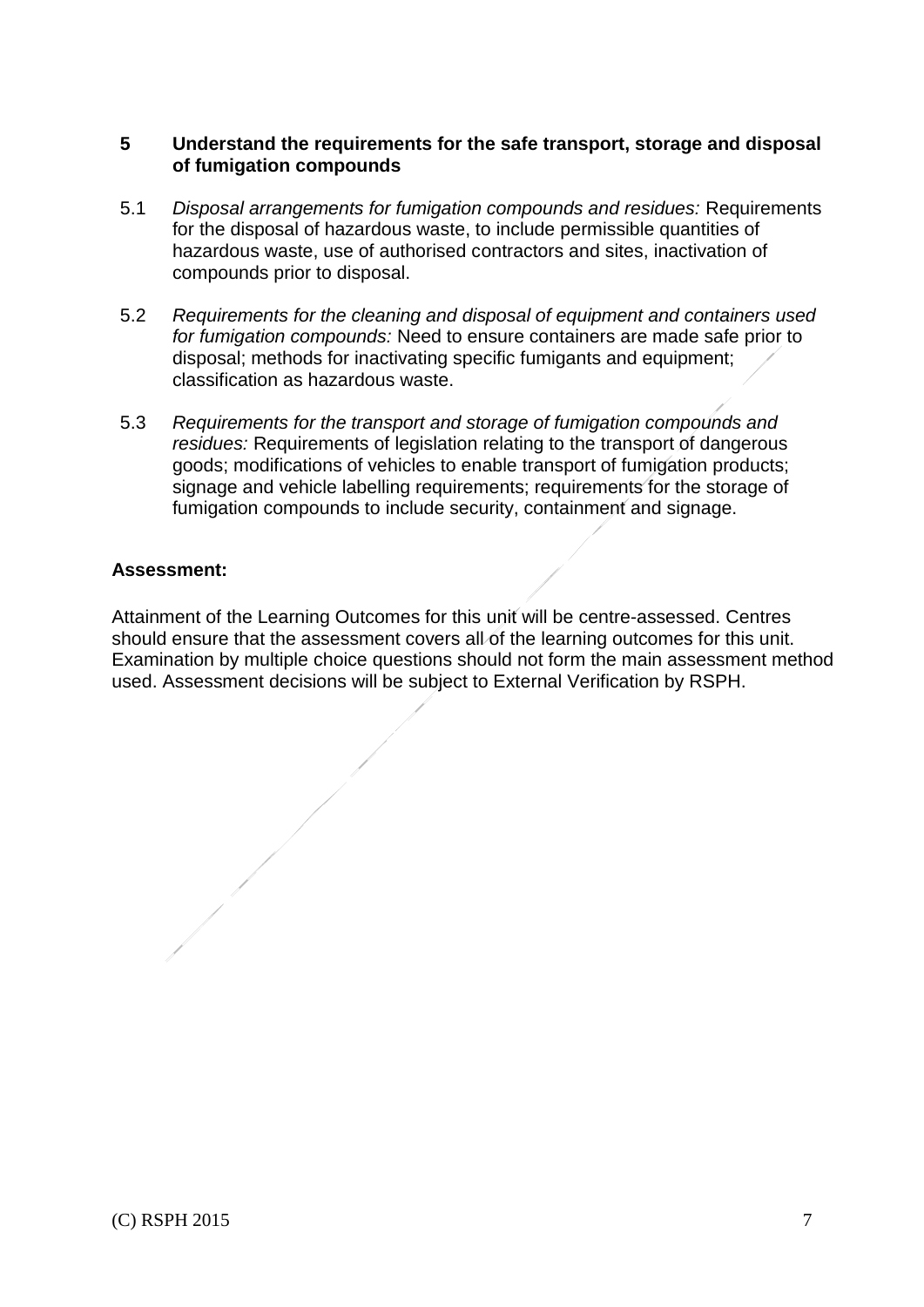### **Unit 2: Carry out procedures for the safe fumigation of freight containers and static containers used as fumigation chambers**

Guided Learning: 4 hours Total Unit Time: 16 hours Unit Level: 3 Unit Reference No. Y/507/9291

### **This is an OPTION unit.**

#### **Summary of Learning Outcomes:**

#### **To achieve this qualification a candidate must:**

- **1. Be able to carry out procedures prior to the fumigation of freight containers and static containers used as fumigation chambers,** *by being able to meet the following assessment criteria:*
	- 1.1 Conduct a site survey to determine the need for and suitability of fumigation for freight containers and static containers used as fumigation chambers
	- 1.2 Carry out health and safety, COSHH and environmental risk assessments for fumigation of freight containers and static containers used as fumigation chambers.
	- 1.3 Select and put on appropriate PPE and RPE.
- **2. Be able to carry out fumigation of freight containers and static containers used as fumigation chambers safely for managing invertebrate pests,** *by being able to meet the following assessment criteria:*
	- 2.1 Prepare the site for application of fumigants
	- 2.2 Prepare fumigants for use
	- 2.3 Apply appropriate dosages of fumigants to container to manage invertebrate pests
	- 2.4 Monitor the concentration of fumigants during operations
	- 2.5 Carry out safe ventilation and clearance of freight containers and static containers used as fumigation chambers.
- **3. Be able to carry out post-operational procedures following fumigation operations of freight containers and static containers used as fumigation chambers***, by being able to meet the following assessment criteria:*
	- 3.1 Clean, transport and store equipment used for fumigation
	- 3.2 Dispose of fumigant residues safely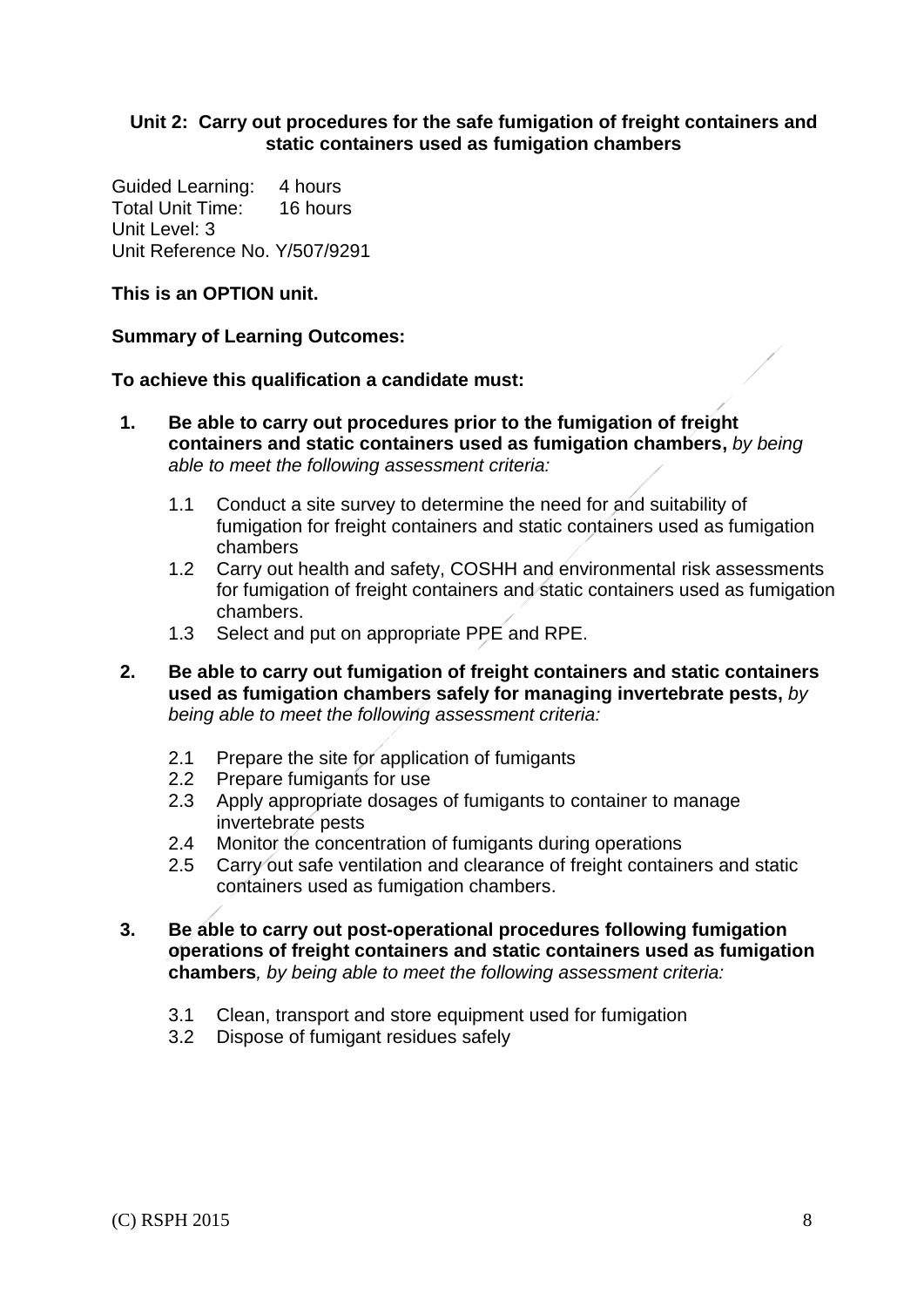- **4. Be able to compile relevant documentation and reports relating to fumigation of freight containers and static containers used as fumigation chambers,** *by being able to meet the following assessment criteria:*
	- 4.1 Produce reports relating to five different fumigation operations of freight containers and static containers used as fumigation chambers
	- 4.2 Ensure reports comply with all legislative, company and customer requirements
- **5. Be able to explain procedures for the safe fumigation of freight containers and static containers used as fumigation chambers,** *by being able to meet the following assessment criteria:*
	- 5.1 Explain the reasons for pre-treatment procedures when fumigating freight containers and static containers used as fumigation chambers
	- 5.2 Explain the actions required when fumigating freight containers and static containers used as fumigation chambers
	- 5.3 Explain the reasons for post-operational procedures following fumigation of freight containers and static containers used as fumigation chambers

### **Content:**

### **1 Be able to carry out procedures prior to the fumigation of freight containers and static containers used as fumigation chambers.**

- 1.1 *Conduct a site survey:* Site survey is carried out appropriately; site checked for presence of non-target species that may affect use of fumigant; presence of any feature that may affect decision to use fumigant noted; alternative control measures considered before decision made to use fumigant.
- 1.2 *Carry out health and safety, COSHH and environmental risk assessments:* Suitable risk assessments for fumigation of freight containers and static containers used as fumigation chambers carried out; hazards and risks noted; appropriate control methods and safe operating procedures proposed; environmental risk assessment considers risk of fumigant entering water courses and drains, damage to non-target species, vicinity of occupied buildings and significance of protected areas established under Articles 6 and 7 of Directive 2000/60/EC or subsequent Articles and Directives.
- 1.3 *Select and put on appropriate PPE and RPE:* Appropriate PPE and RPE for use of fumigant selected, checked for faults and worn/used correctly; cartridge of respirator checked before use.
- **2 Be able to carry out fumigation of freight containers and static containers used as fumigation chambers safely for managing invertebrate pests.**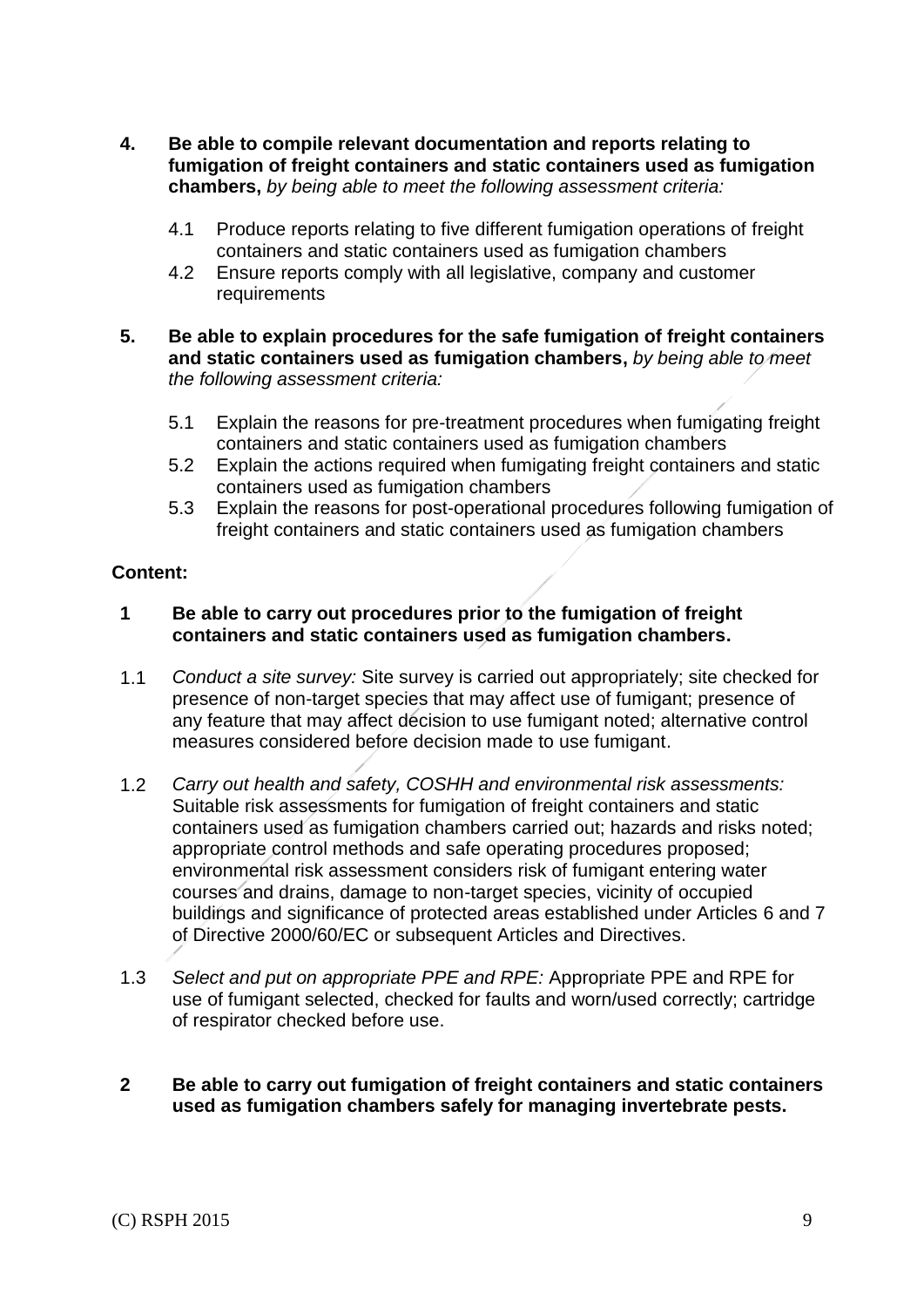- 2.1 *Prepare the site:* Site prepared in accordance with standard operating procedures and safe working practices; safety signs positioned appropriately; site checked for presence of non-target species.
- 2.2 *Prepare fumigants for use:* Correct fumigant used for the task; instructions on product label and manufacturers' safety data sheets checked; fumigant prepared for use in accordance with product label and other safety instructions; correct application equipment for the product and formulation selected; application equipment loaded in accordance with manufacturer's instructions; appropriate PPE and RPE worn throughout operation and control measures with regard to operators, other people, non-target species and the environment as stated in the risk assessment are complied with.
- 2.3 *Apply appropriate dosages of fumigant:* Fumigant applied correctly to target area; fumigant only applied in appropriate conditions and at a dosage appropriate for the size of the area treated.
- 2.4 *Monitor concentration of fumigants:* Concentration of fumigant monitored throughout operation; appropriate steps taken to vary the rate of application of the fumigant if monitoring suggests that concentration is at too high or too low a level.
- 2.5 *Carry out safe venting and clearance:* Standard operating procedures followed to vent and clear fumigant safely.

### **3 Be able to carry out post-operational procedures following fumigation operations of freight containers and static containers used as fumigation chambers.**

- 3.1 *Clean, transport and store equipment:* Application equipment and containers emptied of any remaining fumigant safely; emptied containers are packaged and labelled appropriately for later disposal as hazardous waste; application equipment inspected after cleaning for wear and damage; application equipment and packaged used containers are secured appropriately in vehicle.
- 3.2 *Dispose of fumigant residues safely:* Fumigant residues deactivated and disposed of in accordance with guidance in safety data sheets or recognised codes of practice.

### **4 Be able to compile relevant documentation and reports relating to fumigation of freight containers and static containers used as fumigation chambers.**

4.1 *Produce reports relating to five different fumigation operations of freight containers and static containers used as fumigation chambers:* Reports are produced detailing operations carried out, amount and type of fumigant used, location of operations and any additional treatments or actions required.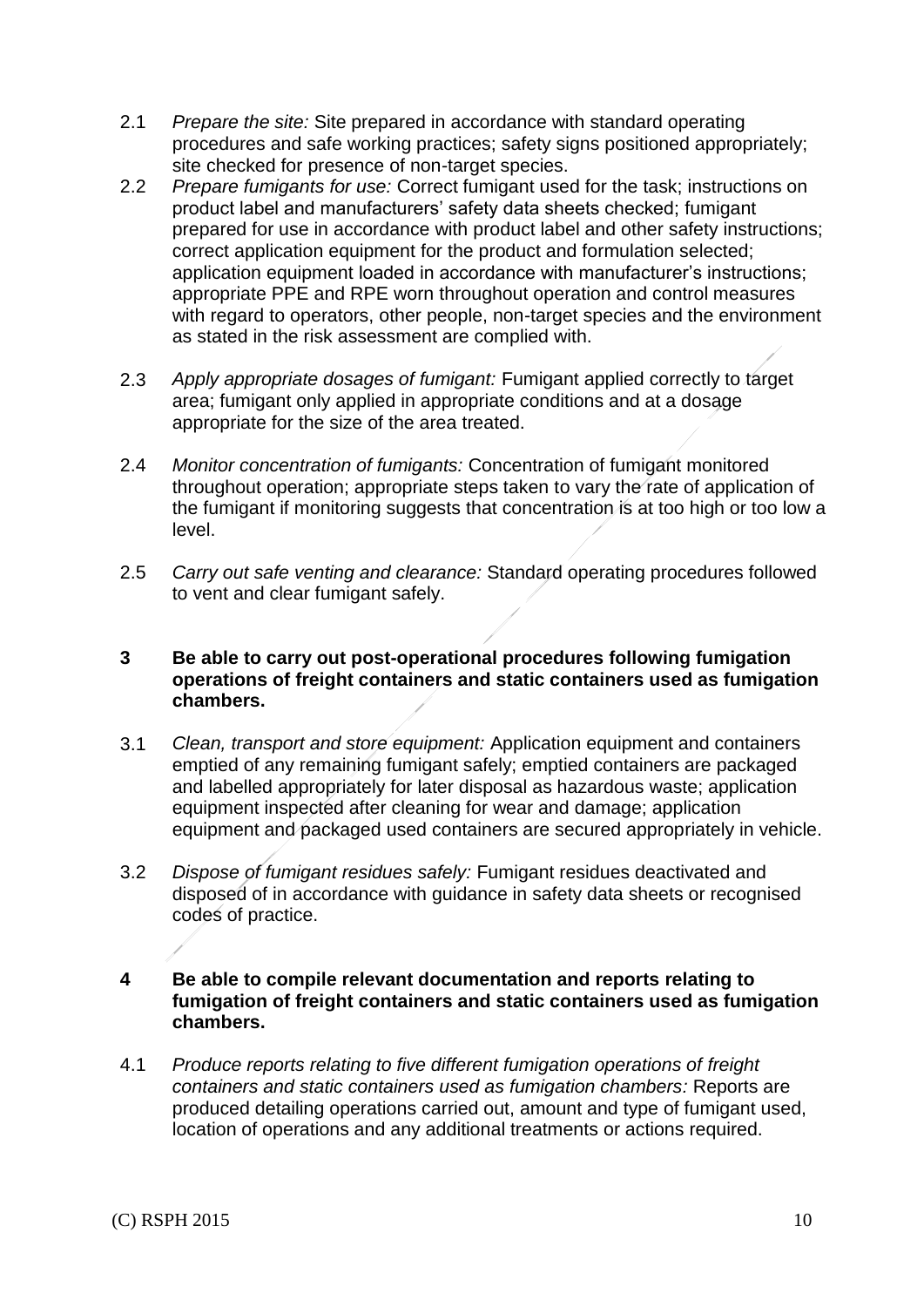4.2 *Ensure reports comply with all legislative, company and customer requirements:* Reports comply with legislative, company and customer requirements; record keeping requirements relating to fumigant use complied with and maintained appropriately.

### **5 Be able to explain procedures for the safe fumigation of freight containers and static containers used as fumigation chambers**

- 5.1 *Reasons for pre treatment procedures:* Candidate is able to explain actions that he/she takes when carrying out pre-treatment procedures.
- 5.2 *Actions required when fumigating freight containers and static containers used as fumigation chambers:* Candidate is able to explain actions that he/she takes when fumigating freight containers and static containers used as fumigation chambers.
- 5.3 *Reasons for post-operational procedures:* Candidate is able to explain actions that he/she takes when carrying out post-operational procedures.

### **Assessment for unit 2:**

Attainment of the Learning Outcomes for unit 2 will be assessed by observation and oral questioning / discussions and completion of relevant risk assessments, treatment reports and other documentation. An evidence portfolio of internally assessed work should be compiled for each candidate for submission to the External Verifier. Candidates need to provide evidence of carrying out, under supervision, **TEN** fumigations of freight and / or static containers of varying sizes and construction, including those in-transit and gas & vent.

Evidence for all learning outcomes for unit 2 must come from performance in an actual work environment, but candidates must be supervised at all times when carrying out fumigation operations as part of their training and assessment for these units. There must be valid, authentic and sufficient evidence for all the assessment criteria.

Assessment guidance for this unit is available in the resources section of the centre area of the web-site [http://www.rsph.org.uk/en/qualifications/qualifications/centre](http://www.rsph.org.uk/en/qualifications/qualifications/centre-area/index.cfm)[area/index.cfm.](http://www.rsph.org.uk/en/qualifications/qualifications/centre-area/index.cfm)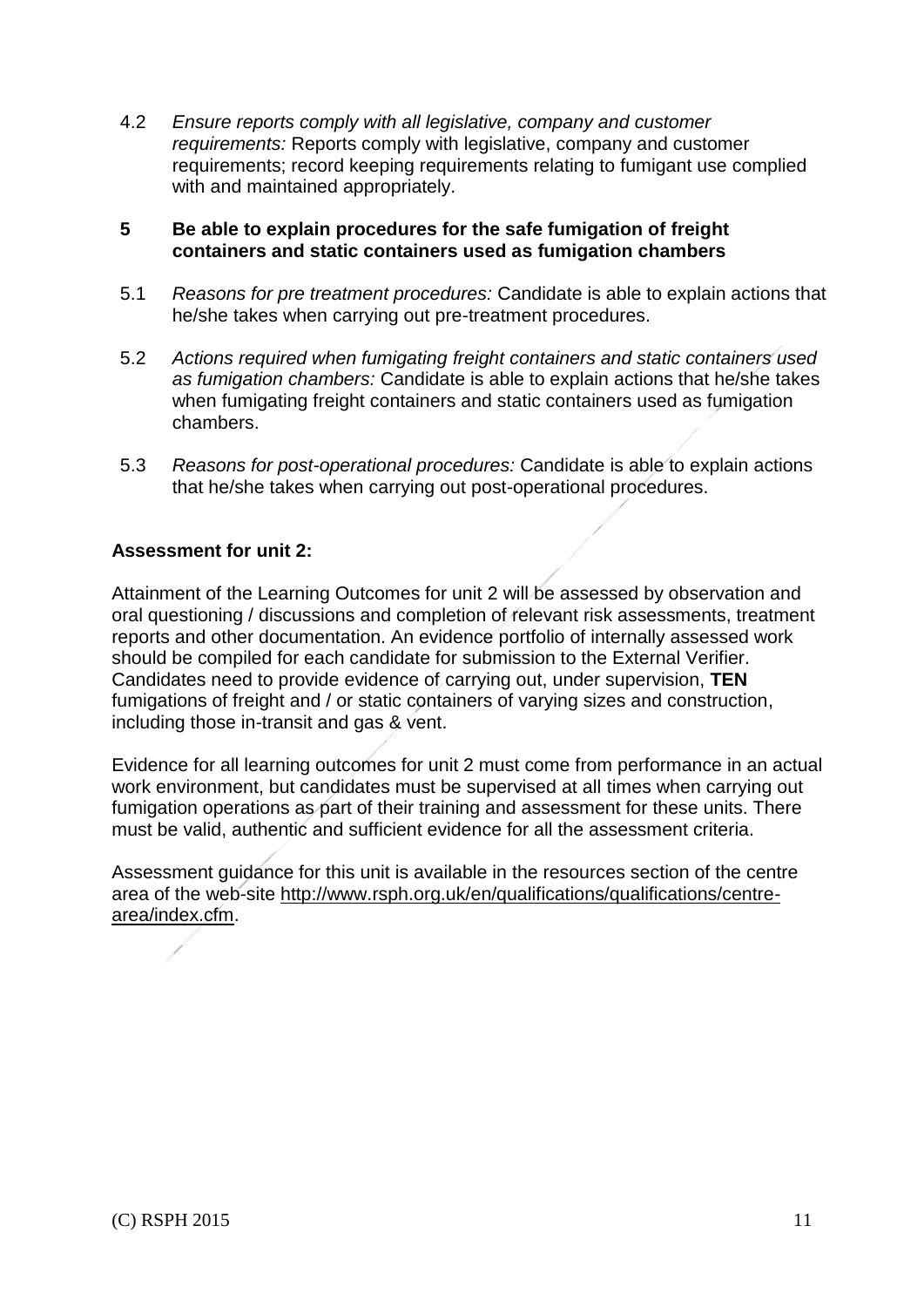### **Unit 3: Carry out procedures for the safe fumigation of commodities under sheet and bulk grain in grain stores**

Guided Learning: 8 hours Total Unit Time: 44 hours Unit Level: 3 Unit Reference No. D/507/9292

### **This is an OPTION unit.**

### **Summary of Learning Outcomes:**

### **To achieve this qualification a candidate must:**

- **1. Be able to carry out procedures prior to the fumigation of commodities under sheet and bulk grain in grain stores,** *by being able to meet the following assessment criteria:*
	- 1.1 Conduct a site survey to determine the need for and suitability of fumigation for commodities under sheet and bulk grain in grain stores
	- 1.2 Carry out health and safety, COSHH and environmental risk assessments for fumigation of commodities under sheet and bulk grain in grain stores
	- 1.3 Select and put on appropriate PPE and RPE.
- **2. Be able to carry out fumigation of commodities under sheet and bulk grain in grain stores safely for managing invertebrate pests,** *by being able to meet the following assessment criteria:*
	- 2.1 Prepare the site for application of fumigants
	- 2.2 Prepare fumigants for use
	- 2.3 Apply appropriate dosages of fumigants to commodity to manage invertebrate pests
	- 2.4 Monitor the concentration of fumigants during operations
	- 2.5 Carry out safe ventilation and clearance of commodities under sheet and bulk grain in grain stores.
- **3. Be able to carry out post-operational procedures following commodities under sheet and bulk grain in grain stores fumigation operations,** *by being able to meet the following assessment criteria:*
	- 3.1 Clean, transport and store equipment used for fumigation
	- 3.2 Dispose of fumigant residues safely
- **4. Be able to compile relevant documentation and reports relating to fumigation of commodities under sheet and bulk grain in grain stores,** *by being able to meet the following assessment criteria:*
	- 4.1 Produce reports relating to five different commodities under sheet and bulk grain in grain stores fumigation operations.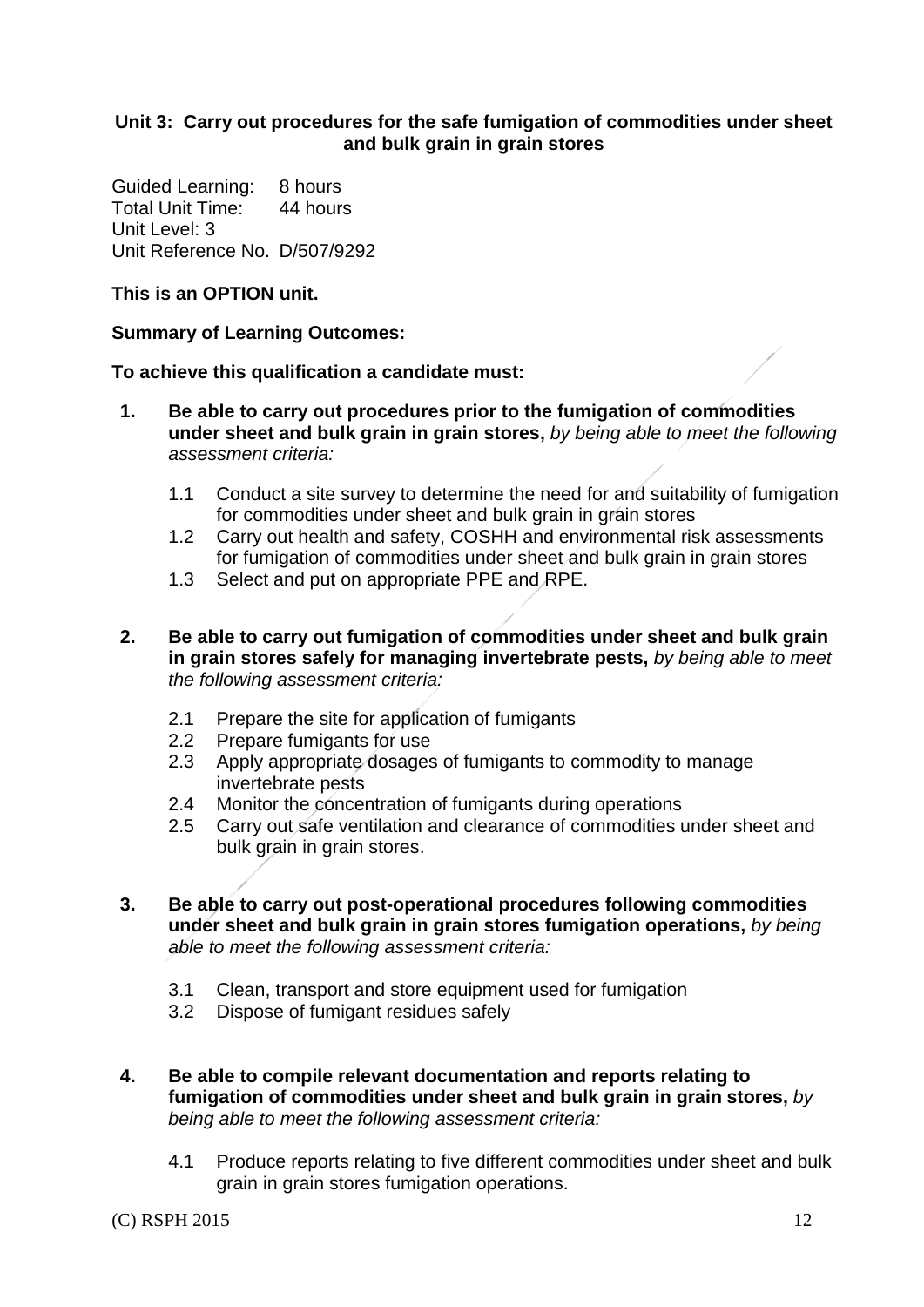- 4.2 Ensure reports comply with all legislative, company and customer requirements.
- **5. Be able to explain procedures for the safe fumigation of commodities under sheet and bulk grain in grain stores,** *by being able to meet the following assessment criteria:*
	- 5.1 Explain the reasons for pre-treatment procedures when fumigating commodities under sheet and bulk grain in grain stores.
	- 5.2 Explain the actions required when fumigating commodities under sheet and bulk grain in grain stores
	- 5.3 Explain the reasons for post-operational procedures following fumigation of commodities under sheet and bulk grain in grain stores.

### **Content:**

### **1 Be able to carry out procedures prior to fumigation of commodities under sheet and bulk grain in grain stores**

- 1.1 *Conduct a site survey:* Site survey is carried out appropriately; site checked for presence of non-target species that may affect use of fumigant; presence of any feature that may affect decision to use fumigant noted; alternative control measures considered before decision made to use fumigant.
- 1.2 *Carry out health and safety, COSHH and environmental risk assessments:* Suitable risk assessments for fumigation of commodities under sheet and bulk grain in grain stores; hazards and risks noted; appropriate control methods and safe operating procedures proposed; environmental risk assessment considers risk of fumigant entering water courses and drains, damage to non-target species, vicinity of occupied buildings and significance of protected areas established under Articles 6 and 7 of Directive 2000/60/EC or subsequent Articles and Directives.
- 1.3 *Select and put on appropriate PPE and RPE:* Appropriate PPE and RPE for use of fumigant selected, checked for faults and worn/used correctly; cartridge of respirator checked before use.

### **2 Be able to carry out fumigation of commodities under sheet and bulk grain in grain stores for managing invertebrate pests.**

- 2.1 *Prepare the site:* Site prepared in accordance with standard operating procedures and safe working practices; safety signs positioned appropriately; site checked for presence of non-target species.
- 2.2 *Prepare fumigants for use:* Correct fumigant used for the task; instructions on product label and manufacturers' safety data sheets checked; fumigant prepared for use in accordance with product label and other safety instructions; correct application equipment for the product and formulation selected; application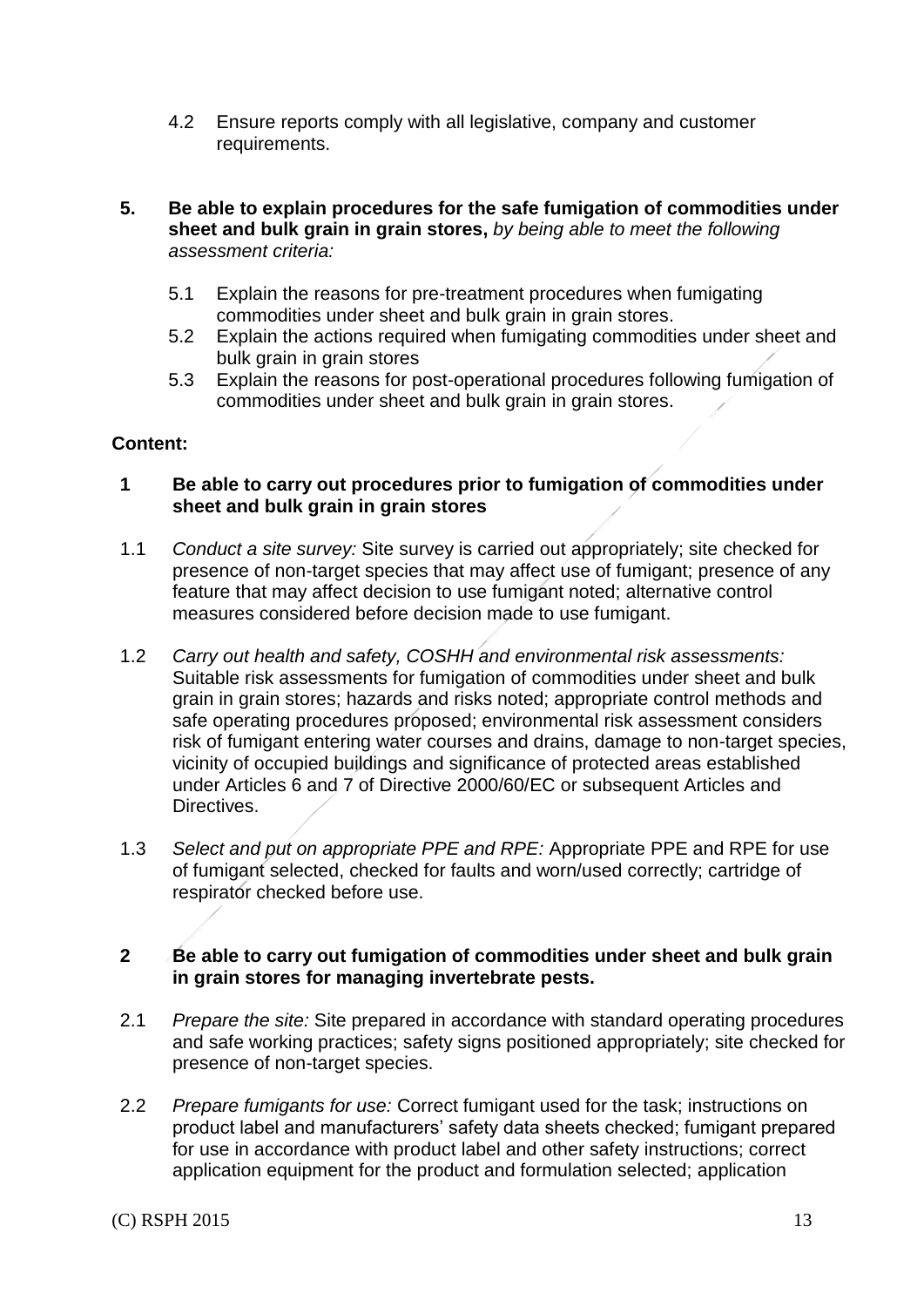equipment loaded in accordance with manufacturer's instructions; appropriate PPE and RPE worn throughout operation and control measures with regard to operators, other people, non-target species and the environment as stated in the risk assessment are complied with.

- 2.3 *Apply appropriate dosages of fumigant:* Fumigant applied correctly to target area; fumigant only applied in appropriate conditions and at a dosage appropriate for the size of the area treated.
- 2.4 *Monitor concentration of fumigants:* Concentration of fumigant monitored throughout operation; appropriate steps taken to vary the rate of application of the fumigant if monitoring suggests that concentration is at too high or too low a level.
- 2.5 *Carry out safe venting and clearance:* Standard operating procedures followed to vent and clear fumigant safely.

### **3 Be able to carry out post-operational procedures following commodities under sheet and bulk grain in grain stores fumigation operations.**

- 3.1 *Clean, transport and store equipment:* Application equipment and containers emptied of any remaining fumigant safely; emptied containers are packaged and labelled appropriately for later disposal as hazardous waste; application equipment inspected after cleaning for wear and damage; application equipment and packaged used containers are secured appropriately in vehicle.
- 3.2 *Dispose of fumigant residues safely:* Fumigant residues deactivated and disposed of in accordance with guidance in safety data sheets or recognised codes of practice.

#### **4 Be able to compile relevant documentation and reports relating to fumigation of commodities under sheet and bulk grain in grain stores.**

- 4.1 *Produce reports relating to five different commodities under sheet and bulk grain in grain stores fumigation operations:* Reports are produced detailing operations carried out, amount and type of fumigant used, location of operations and any additional treatments or actions required.
- 4.2 *Ensure reports comply with all legislative, company and customer requirements:* Reports comply with legislative, company and customer requirements; record keeping requirements relating to fumigant use complied with and maintained appropriately.

#### **5 Be able to explain procedures for the safe fumigation of commodities under sheet and bulk grain in grain stores**

5.1 *Reasons for pre treatment procedures:* Candidate is able to explain actions that he/she takes when carrying out pre-treatment procedures.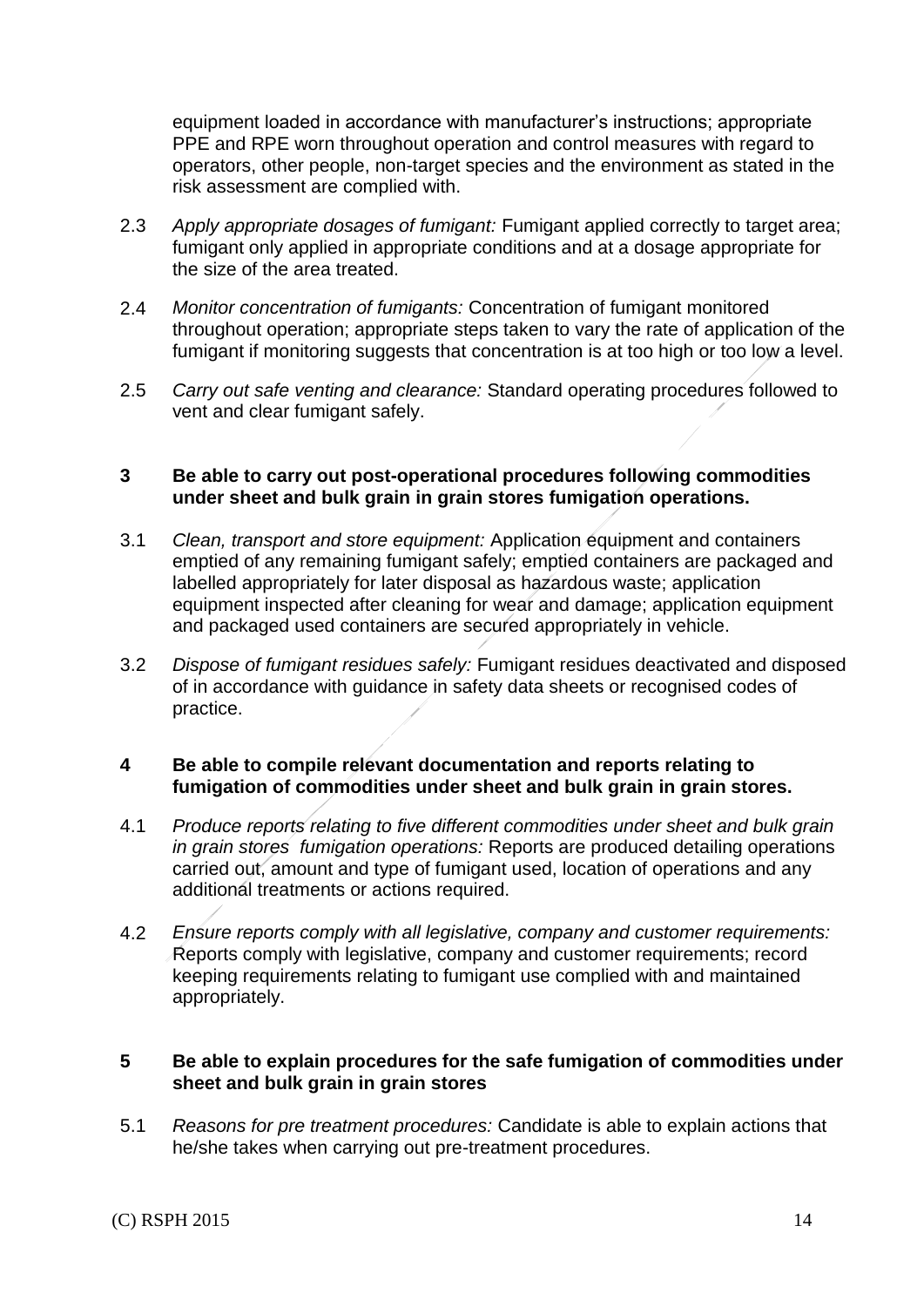- 5.2 *Actions required when fumigating commodities under sheet and bulk grain in grain stores:* Candidate is able to explain actions that he/she takes when fumigating grain stores, timber and commodities under sheet.
- 5.3 *Reasons for post-operational procedures:* Candidate is able to explain actions that he/she takes when carrying out post-operational procedures.

### **Assessment for unit 3:**

Attainment of the Learning Outcomes for unit 3 will be assessed by observation and oral questioning / discussions and completion of relevant risk assessments, treatment reports and other documentation. An evidence portfolio of internally assessed work should be compiled for each candidate for submission to the External Verifier. Candidates need to provide evidence of carrying out, under supervision, **TEN**  fumigations of commodities under sheet, which should include both fumigation of stacks and fumigation of grain stores.

Evidence for all learning outcomes for unit 3 must come from performance in an actual work environment, but candidates must be supervised at all times when carrying out fumigation operations as part of their training and assessment for these units. There must be valid, authentic and sufficient evidence for all the assessment criteria.

Assessment guidance for this unit is available in the resources section of the centre area of the web-site [http://www.rsph.org.uk/en/qualifications/qualifications/centre](http://www.rsph.org.uk/en/qualifications/qualifications/centre-area/index.cfm)[area/index.cfm.](http://www.rsph.org.uk/en/qualifications/qualifications/centre-area/index.cfm)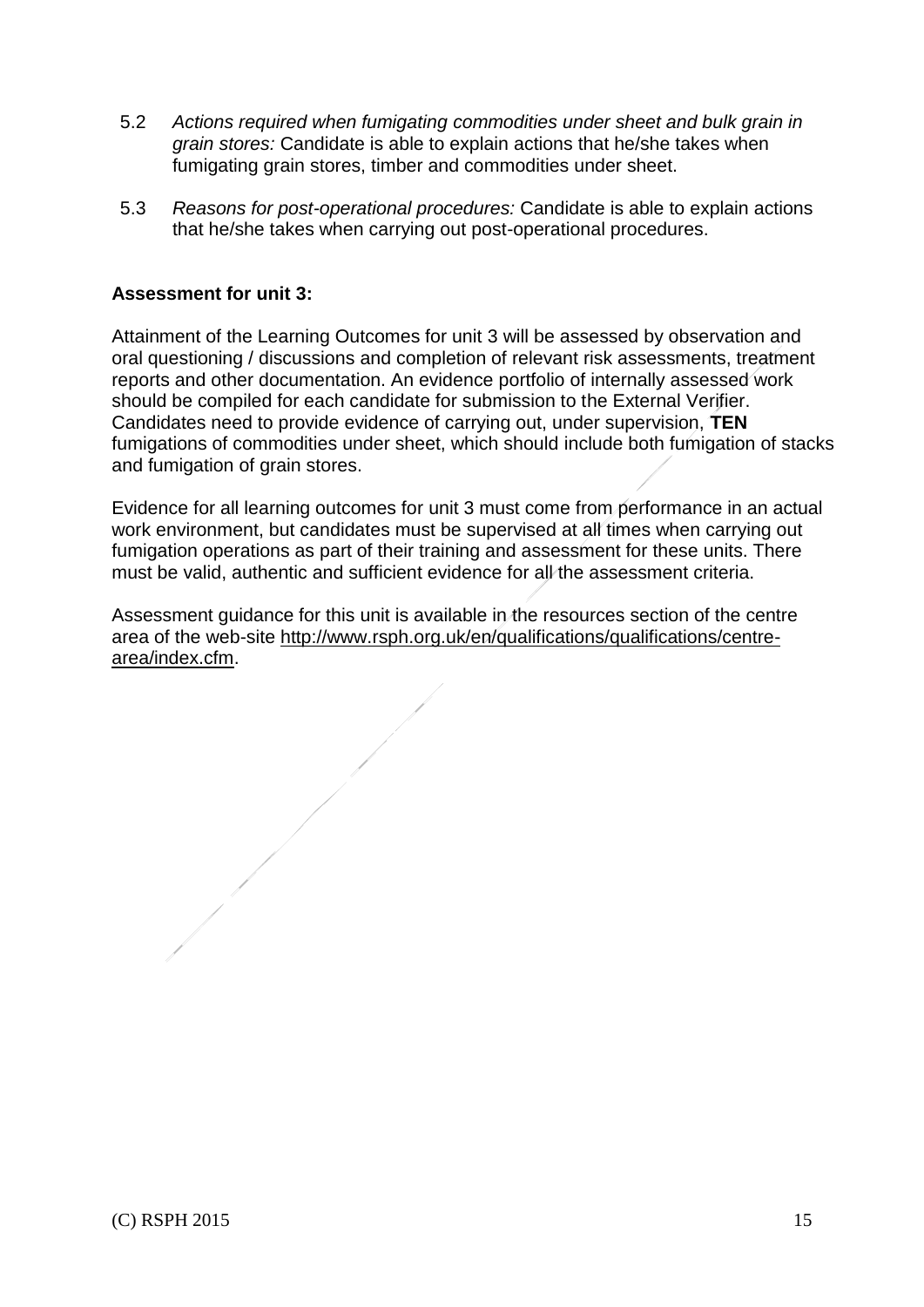### **Unit 4: Carry out procedures for the safe fumigation of silos**

Guided Learning: 8 hours Total Unit Time: 44 hours Unit Level: 3 Unit Reference No. H/507/9293

### **This is an OPTION unit.**

### **Summary of Learning Outcomes:**

### **To achieve this qualification a candidate must:**

- **1. Be able to carry out procedures prior to the fumigation of silos,** *by being able to meet the following assessment criteria:*
	- 1.1 Conduct a site survey to determine the need for and suitability of fumigation for silos.
	- 1.2 Carry out health and safety, COSHH and environmental risk assessments for fumigation of silos.
	- 1.3 Select and put on appropriate PPE and RPE.
- **2. Be able to carry out fumigation of silos safely for managing invertebrate pests,** *by being able to meet the following assessment criteria:*
	- 2.1 Prepare the site for application of fumigants
	- 2.2 Prepare fumigants for use
	- 2.3 Apply appropriate dosages of fumigants to manage invertebrate pests
	- 2.4 Monitor the concentration of fumigants during operations
	- 2.5 Carry out safe ventilation and clearance of silos
- **3. Be able to carry out post-operational procedures following silo fumigation operations,** *by being able to meet the following assessment criteria:*
	- 3.1 Clean, transport and store equipment used for fumigation
	- 3.2 Dispose of fumigant residues safely

### **4. Be able to compile relevant documentation and reports relating to fumigation of silos,** *by being able to meet the following assessment criteria:*

- 4.1 Produce reports relating to five different silo fumigation operations.
- 4.2 Ensure reports comply with all legislative, company and customer requirements.
- **5. Be able to explain procedures for the safe fumigation of silos** *by being able to meet the following assessment criteria:*
	- 5.1 Explain the reasons for pre-treatment procedures when fumigating silos.

(C) RSPH 2015 16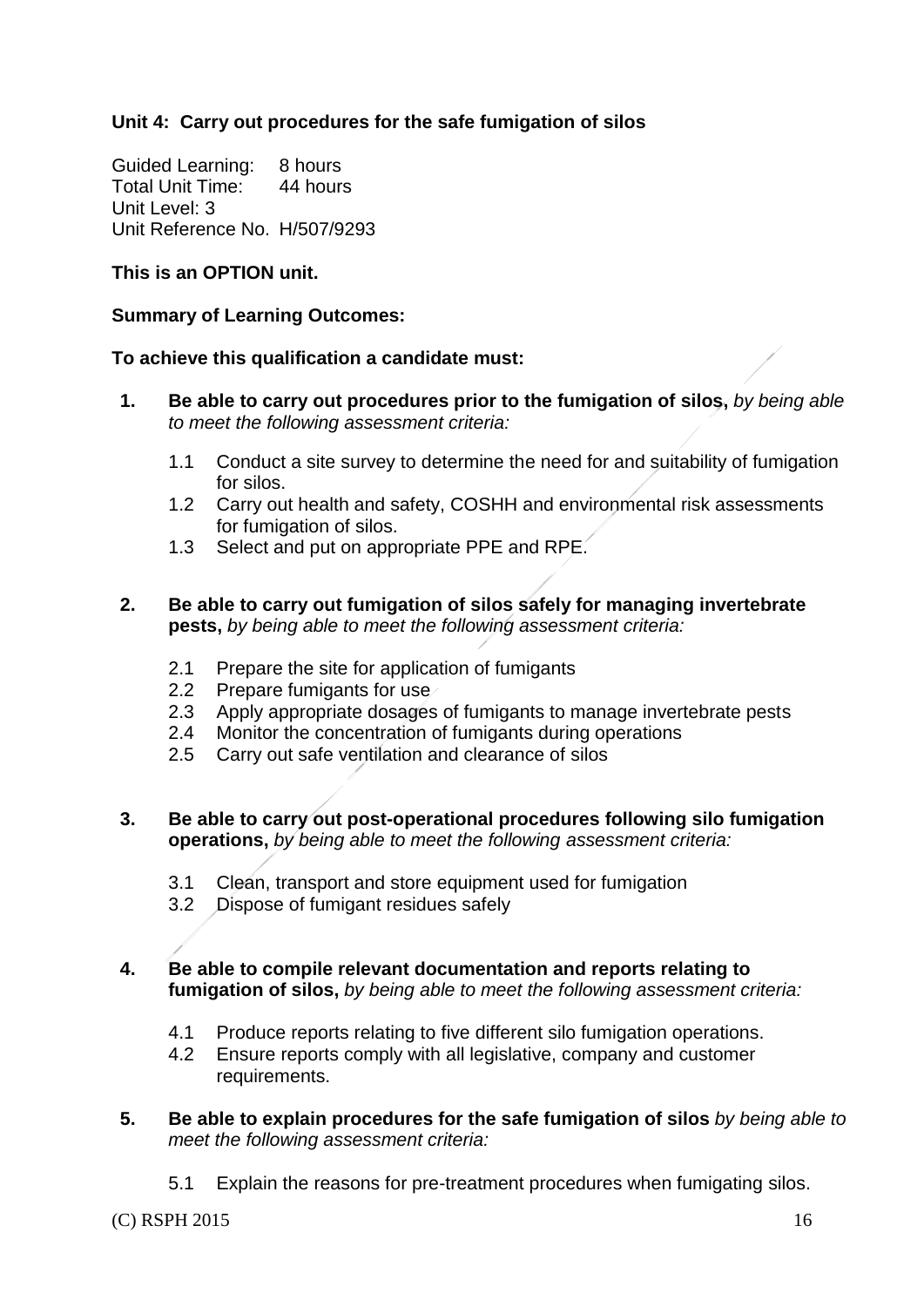- 5.2 Explain the actions required when fumigating silos.
- 5.3 Explain the reasons for post-operational procedures following fumigation of silos.

### **Content:**

### **1 Be able to carry out procedures prior to fumigation of silos**

- 1.1 *Conduct a site survey:* Site survey is carried out appropriately; site checked for presence of non-target species that may affect use of fumigant; presence of any feature that may affect decision to use fumigant noted; alternative control measures considered before decision made to use fumigant.
- 1.2 *Carry out health and safety, COSHH and environmental risk assessments:* Suitable risk assessments for fumigation of silos carried out; hazards and risks noted; appropriate control methods and safe operating procedures proposed; environmental risk assessment considers risk of fumigant entering water courses and drains, damage to non-target species, vicinity of occupied buildings and significance of protected areas established under Articles 6 and 7 of Directive 2000/60/EC or subsequent Articles and Directives.
- 1.3 *Select and put on appropriate PPE and RPE:* Appropriate PPE and RPE for use of fumigant selected, checked for faults and worn/used correctly; cartridge of respirator checked before use.

#### **2 Be able to carry out fumigation of silos safely for managing invertebrate pests.**

- 2.1 *Prepare the site:* Site prepared in accordance with standard operating procedures and safe working practices; safety signs positioned appropriately; site checked for presence of non-target species.
- 2.2 *Prepare fumigants for use:* Correct fumigant used for the task; instructions on product label and manufacturers' safety data sheets checked; fumigant prepared for use in accordance with product label and other safety instructions; correct application equipment for the product and formulation selected; application equipment loaded in accordance with manufacturer's instructions; appropriate PPE and RPE worn throughout operation and control measures with regard to operators, other people, non-target species and the environment as stated in the risk assessment are complied with.
- 2.3 *Apply appropriate dosages of fumigant:* Fumigant applied correctly to target area; fumigant only applied in appropriate conditions and at a dosage appropriate for the size of the area treated.
- 2.4 *Monitor concentration of fumigants:* Concentration of fumigant monitored throughout operation; appropriate steps taken to vary the rate of application of the fumigant if monitoring suggests that concentration is at too high or too low a level.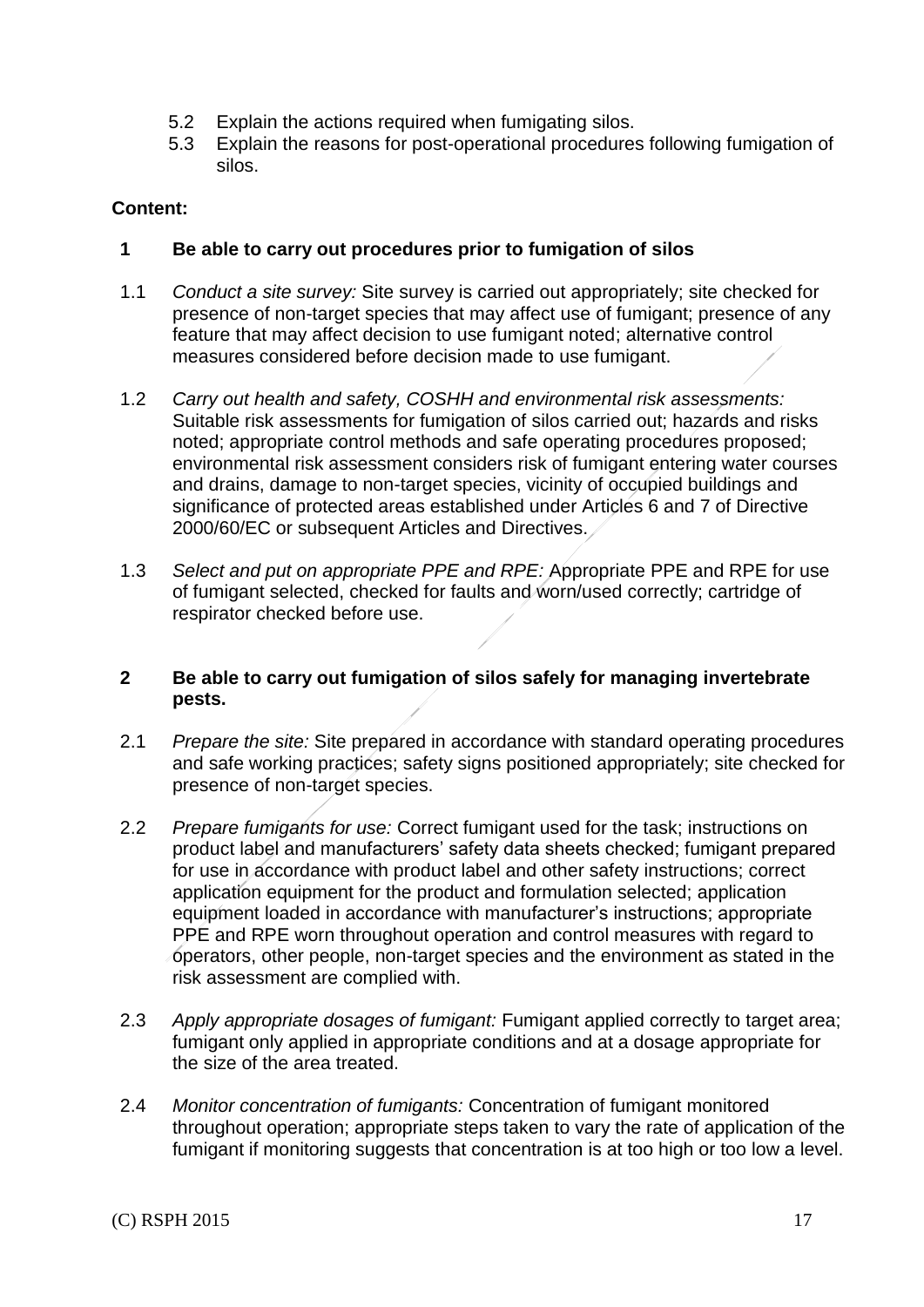2.5 *Carry out safe venting and clearance:* Standard operating procedures followed to vent and clear fumigant safely.

### **3 Be able to carry out post-operational procedures following silo fumigation operations**

- 3.1 *Clean, transport and store equipment:* Application equipment and containers emptied of any remaining fumigant safely; emptied containers are packaged and labelled appropriately for later disposal as hazardous waste; application equipment inspected after cleaning for wear and damage; application equipment and packaged used containers are secured appropriately in vehicle.
- 3.2 *Dispose of fumigant residues safely:* Fumigant residues deactivated and disposed of in accordance with guidance in safety data sheets or recognised codes of practice.

### **4 Be able to compile relevant documentation and reports relating to fumigation of silos.**

- 4.1 *Produce reports relating to five different silo fumigation operations:* Reports are produced detailing operations carried out, amount and type of fumigant used, location of operations and any additional treatments or actions required.
- 4.2 *Ensure reports comply with all legislative, company and customer requirements:* Reports comply with legislative, company and customer requirements; record keeping requirements relating to fumigant use complied with and maintained appropriately.

### **5 Be able to explain procedures for the safe fumigation of silos.**

- 5.1 *Reasons for pre treatment procedures:* Candidate is able to explain actions that he/she takes when carrying out pre-treatment procedures.
- 5.2 *Actions required when fumigating containers and lighters:* Candidate is able to explain actions that he/she takes when fumigating silos.
- 5.3 *Reasons for post-operational procedures:* Candidate is able to explain actions that he/she takes when carrying out post-operational procedures.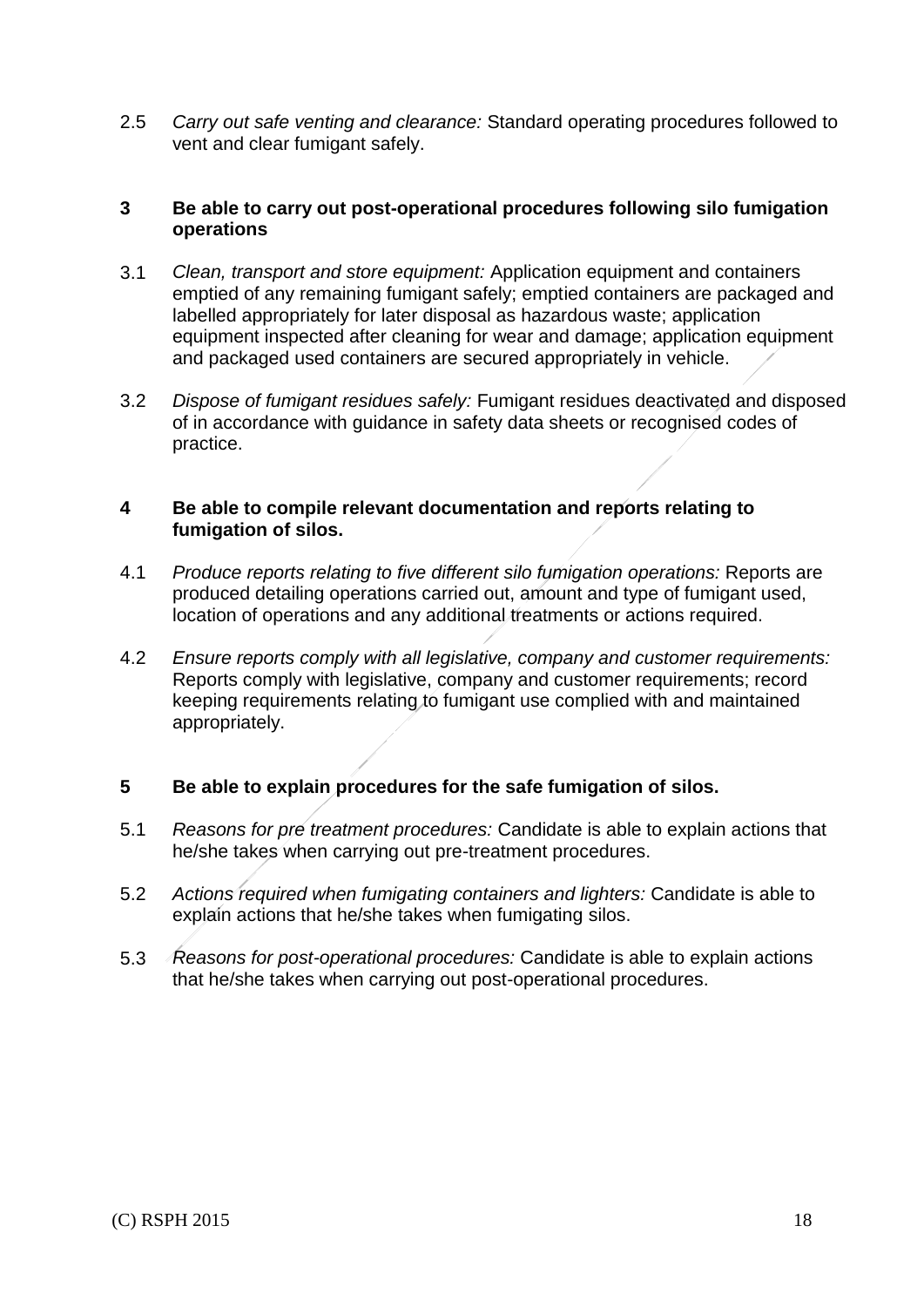### **Assessment for unit 4:**

Attainment of the Learning Outcomes for unit 4 will be assessed by observation and oral questioning / discussions and completion of relevant risk assessments, treatment reports and other documentation. An evidence portfolio of internally assessed work should be compiled for each candidate for submission to the External Verifier. Candidates need to provide evidence of carrying out, under supervision, **TEN** fumigations of silos.

Evidence for all learning outcomes for unit 4 must come from performance in an actual work environment, but candidates must be supervised at all times when carrying out fumigation operations as part of their training and assessment for these units. There must be valid, authentic and sufficient evidence for all the assessment criteria.

Assessment guidance for this unit is available in the resources section of the centre area of the web-site [http://www.rsph.org.uk/en/qualifications/qualifications/centre](http://www.rsph.org.uk/en/qualifications/qualifications/centre-area/index.cfm)[area/index.cfm.](http://www.rsph.org.uk/en/qualifications/qualifications/centre-area/index.cfm)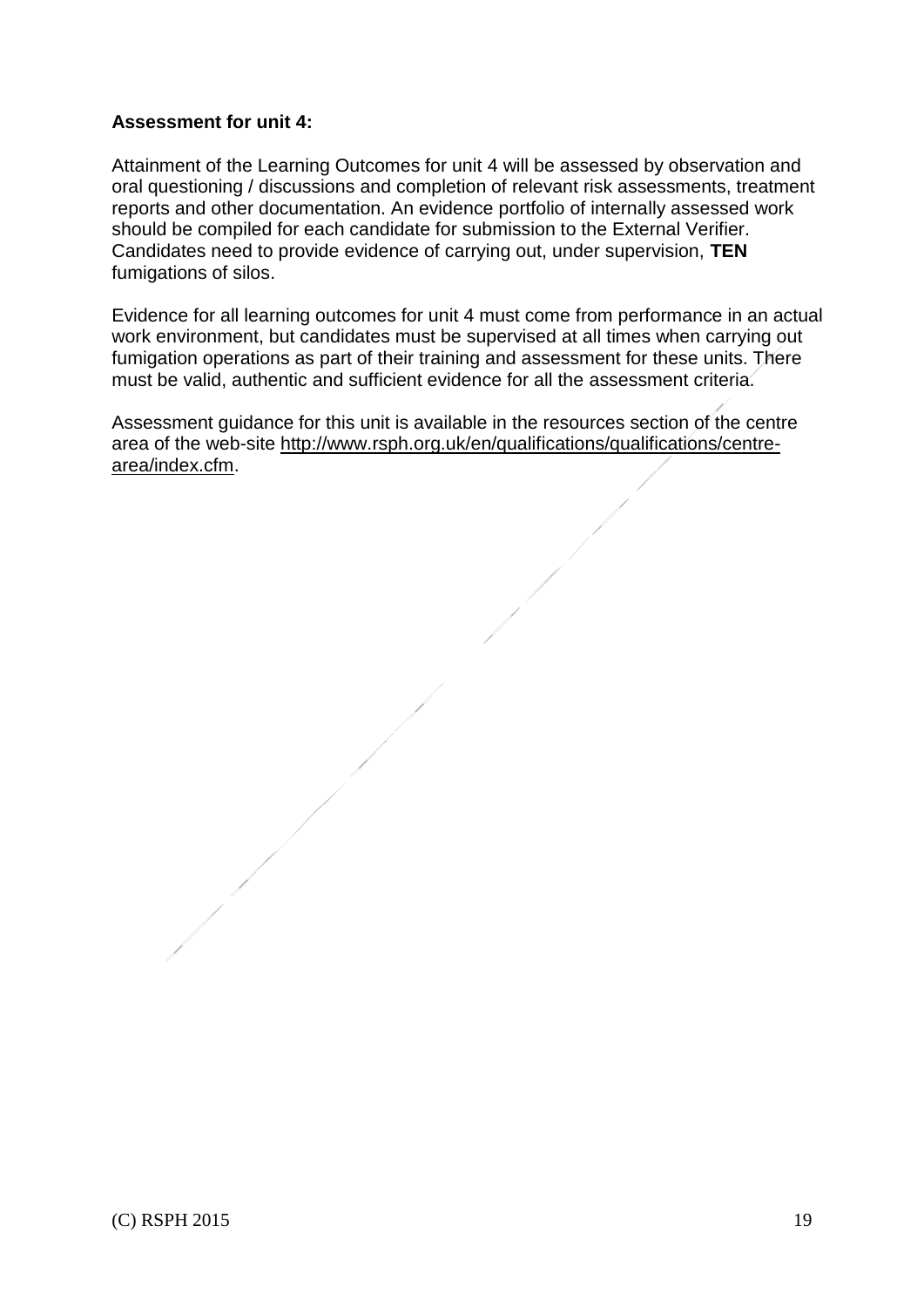### **Unit 5: Carry out procedures for the safe fumigation of ships' holds**

Guided Learning: 8 hours Total Unit Time: 100 hours Unit Level: 3 Unit Reference No. K/507/9294

### **This is an OPTION unit.**

### **Summary of Learning Outcomes:**

#### **To achieve this qualification a candidate must:**

- **1. Be able to carry out procedures prior to the fumigation of ships' holds,** *by being able to meet the following assessment criteria:*
	- 1.1 Conduct a site survey to determine the need for and suitability of fumigation for ships' holds.
	- 1.2 Carry out health and safety, COSHH and environmental risk assessments for fumigation of ships' holds.
	- 1.3 Select and put on appropriate PPE and RPE.

#### **2. Be able to carry out fumigation of ships' holds safely for managing invertebrate pests,** *by being able to meet the following assessment criteria:*

- 2.1 Prepare the site for application of fumigants
- 2.2 Prepare fumigants for use
- 2.3 Apply appropriate dosages of fumigants to manage invertebrate pests
- 2.4 Monitor the concentration of fumigants during operations
- 2.5 Carry out safe ventilation and clearance of ships' holds.

#### **3. Be able to carry out post-operational procedures following ship fumigation operations,** *by being able to meet the following assessment criteria:*

- 3.1 Clean, transport and store equipment used for fumigation
- 3.2 Dispose of fumigant residues safely

### **4. Be able to compile relevant documentation and reports relating to fumigation of ships' holds,** *by being able to meet the following assessment criteria:*

- 4.1 Produce reports relating to five different ship fumigation operations.
- 4.2 Ensure reports comply with all legislative, company and customer requirements.
- **5. Be able to explain procedures for the safe fumigation of ships' holds,** *by being able to meet the following assessment criteria:*
	- 5.1 Explain the reasons for pre-treatment procedures when fumigating ships' holds.
	- 5.2 Explain the actions required when fumigating ships' holds.

(C) RSPH 2015 20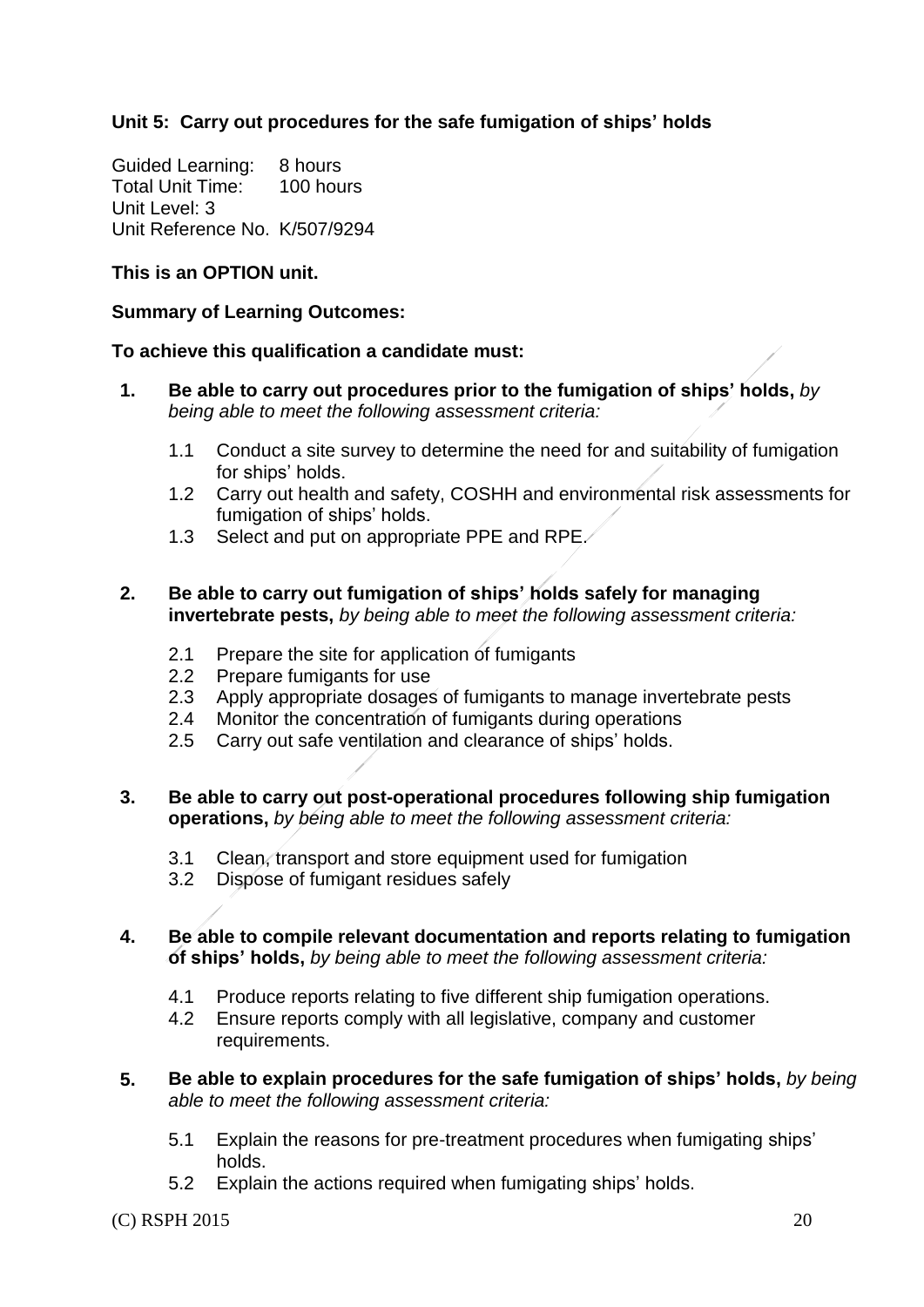5.3 Explain the reasons for post-operational procedures following fumigation of ships' holds.

### **Content:**

### **1 Be able to carry out procedures prior to fumigation of ships' holds**

- 1.1 *Conduct a site survey:* Site survey is carried out appropriately; site checked for presence of non-target species that may affect use of fumigant; presence of any feature that may affect decision to use fumigant noted; alternative control measures considered before decision made to use fumigant.
- 1.2 *Carry out health and safety, COSHH and environmental risk assessments:* Suitable risk assessments for fumigation of ships carried out; hazards and risks noted; appropriate control methods and safe operating procedures proposed; environmental risk assessment considers risk of fumigant entering water courses and drains, damage to non-target species, vicinity of occupied buildings and significance of protected areas established under Articles 6 and 7 of Directive 2000/60/EC or subsequent Articles and Directives.
- 1.3 *Select and put on appropriate PPE and RPE:* Appropriate PPE and RPE for use of fumigant selected, checked for faults and worn/used correctly; cartridge of respirator checked before use.

### **2 Be able to carry out fumigation of ships' holds safely for managing invertebrate pests.**

- 2.1 *Prepare the site:* Site prepared in accordance with standard operating procedures and safe working practices; safety signs positioned appropriately; site checked for presence of non-target species.
- 2.2 *Prepare fumigants for use:* Correct fumigant used for the task; instructions on product label and manufacturers' safety data sheets checked; fumigant prepared for use in accordance with product label and other safety instructions; correct application equipment for the product and formulation selected; application equipment loaded in accordance with manufacturer's instructions; appropriate PPE and RPE worn throughout operation and control measures with regard to operators, other people, non-target species and the environment as stated in the risk assessment are complied with.
- 2.3 *Apply appropriate dosages of fumigant:* Fumigant applied correctly to target area; fumigant only applied in appropriate conditions and at a dosage appropriate for the size of the area treated.
- 2.4 *Monitor concentration of fumigants:* Concentration of fumigant monitored throughout operation; appropriate steps taken to vary the rate of application of the fumigant if monitoring suggests that concentration is at too high or too low a level.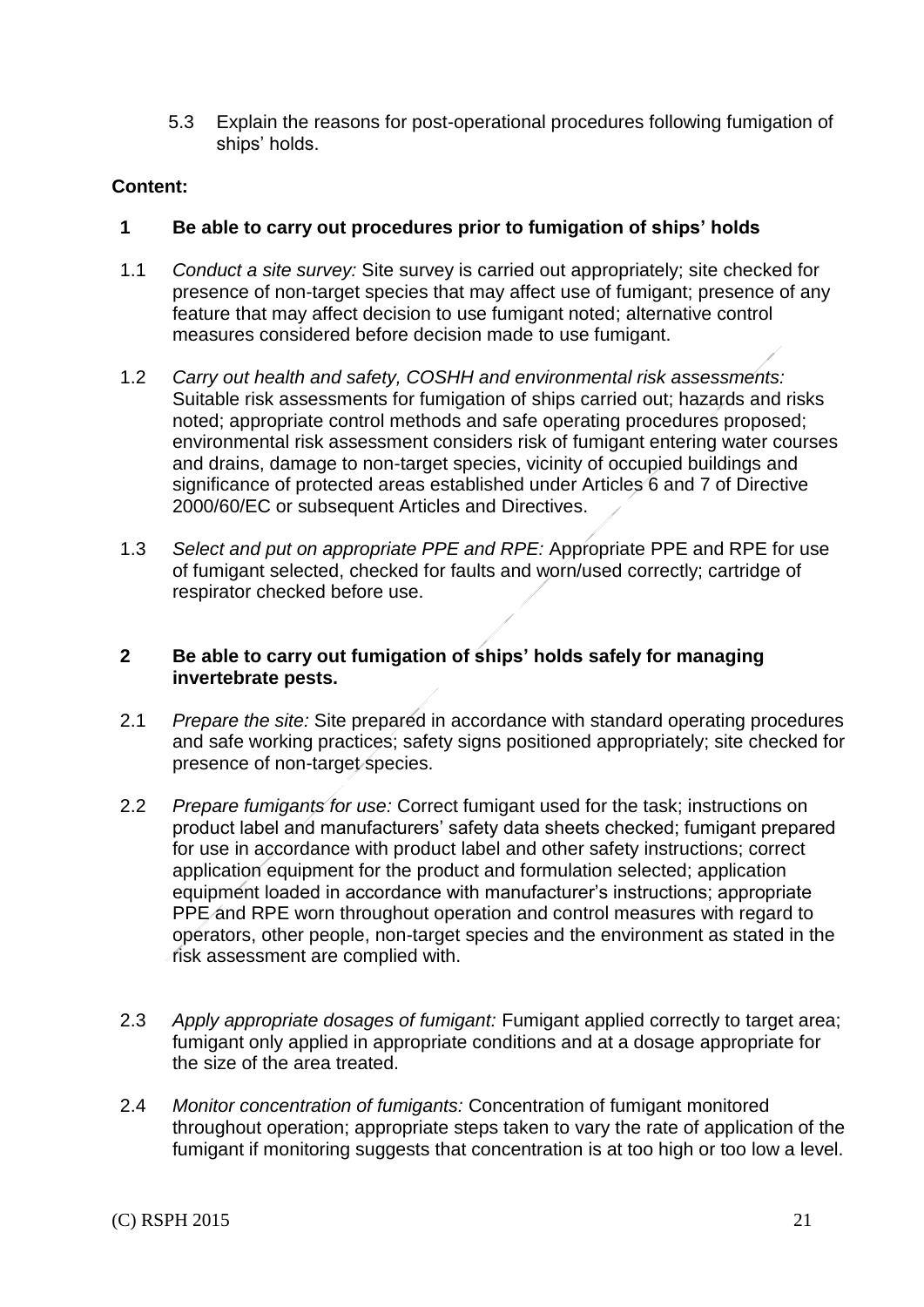2.5 *Carry out safe venting and clearance:* Standard operating procedures followed to vent and clear fumigant safely.

### **3 Be able to carry out post-operational procedures following ship fumigation operations**

- 3.1 *Clean, transport and store equipment:* Application equipment and containers emptied of any remaining fumigant safely; emptied containers are packaged and labelled appropriately for later disposal as hazardous waste; application equipment inspected after cleaning for wear and damage; application equipment and packaged used containers are secured appropriately in vehicle.
- 3.2 *Dispose of fumigant residues safely:* Fumigant residues deactivated and disposed of in accordance with guidance in safety data sheets or recognised codes of practice.

### **4 Be able to compile relevant documentation and reports relating to fumigation of ships' holds.**

- 4.1 *Produce reports relating to five different ship fumigation operations:* Reports are produced detailing operations carried out, amount and type of fumigant used, location of operations and any additional treatments or actions required.
- 4.2 *Ensure reports comply with all legislative, company and customer requirements:* Reports comply with legislative, company and customer requirements; record keeping requirements relating to fumigant use complied with and maintained appropriately.

### **5 Be able to explain procedures for the safe fumigation of ships' holds.**

- 5.1 *Reasons for pre treatment procedures:* Candidate is able to explain actions that he/she takes when carrying out pre-treatment procedures.
- 5.2 *Actions required when fumigating ships:* Candidate is able to explain actions that he/she takes when fumigating ships' holds.
- 5.3 *Reasons for post-operational procedures:* Candidate is able to explain actions that he/she takes when carrying out post-operational procedures.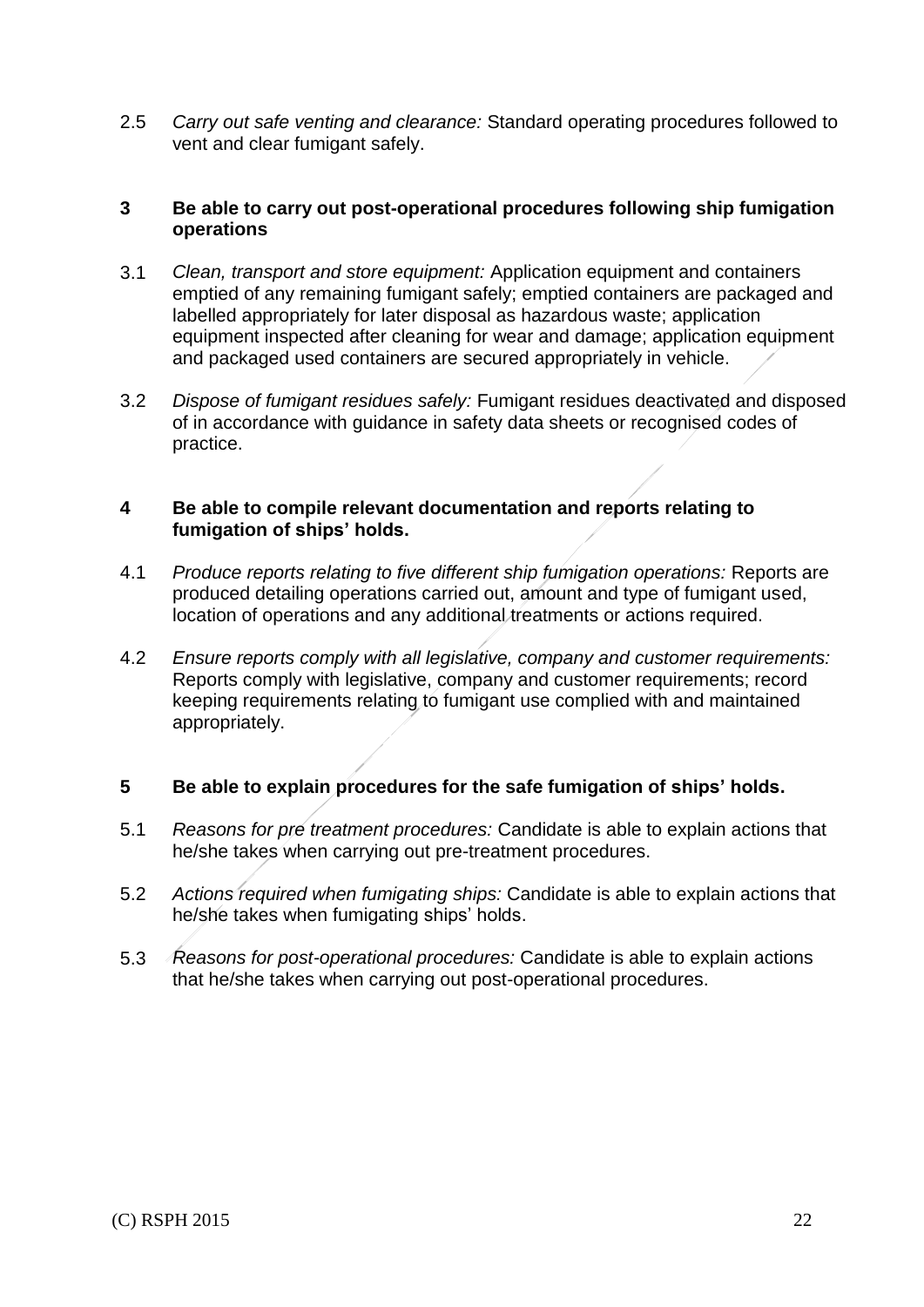### **Assessment for unit 5:**

Attainment of the Learning Outcomes for unit 5 will be assessed by observation and oral questioning / discussions and completion of relevant risk assessments, treatment reports and other documentation. An evidence portfolio of internally assessed work should be compiled for each candidate for submission to the External Verifier. Candidates need to provide evidence of carrying out, under supervision, **TEN** fumigations of ships' holds. This must include a range of construction types and tonnage. For this unit candidates should be assessed when carrying out fumigation operations on three different ships.

Evidence for all learning outcomes for unit 5 must come from performance in an actual work environment, but candidates must be supervised at all times when carrying out fumigation operations as part of their training and assessment for these units. There must be valid, authentic and sufficient evidence for all the assessment criteria.

Assessment guidance for this unit is available in the resources section of the centre area of the web-site [http://www.rsph.org.uk/en/qualifications/qualifications/centre](http://www.rsph.org.uk/en/qualifications/qualifications/centre-area/index.cfm)[area/index.cfm.](http://www.rsph.org.uk/en/qualifications/qualifications/centre-area/index.cfm)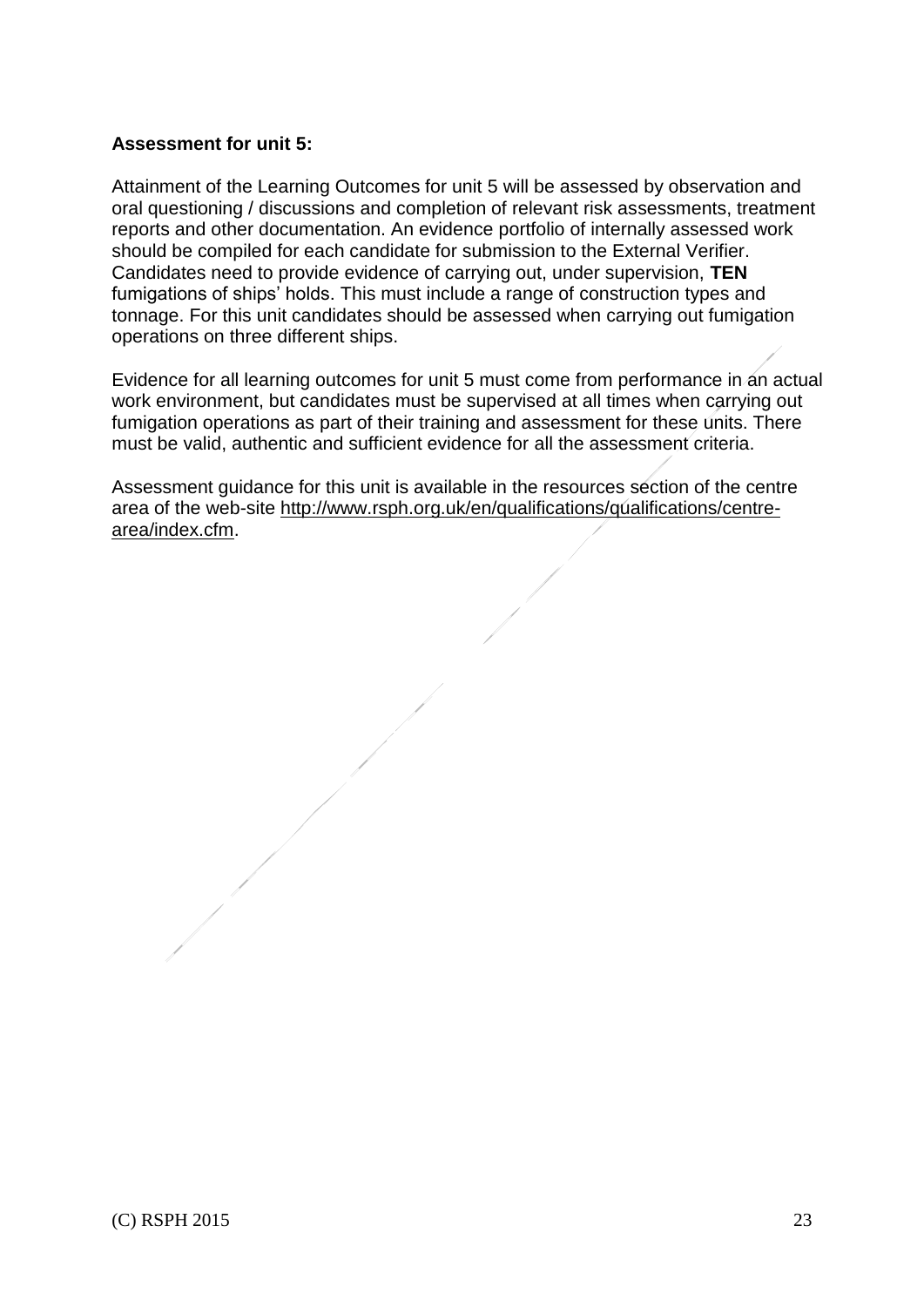### **Unit 6: Carry out procedures for safe fumigation of buildings, warehouses, food processing plants and mills**

Guided Learning: 8 hours Total Unit Time: 80 hours Unit Level: 3 Unit Reference No. M/507/9295

### **This is an OPTION unit.**

### **Summary of Learning Outcomes:**

#### **To achieve this qualification a candidate must:**

- **1. Be able to carry out procedures prior to fumigation of buildings, warehouses, food processing plants and mills,** *by being able to meet the following assessment criteria:*
	- 1.1 Conduct a site survey to determine the need for and suitability of fumigation of buildings, warehouses, food processing plants and mills.
	- 1.2 Carry out health and safety, COSHH and environmental risk assessments for fumigation of buildings, warehouses, food processing plants and mills
	- 1.3 Select and put on appropriate PPE and RPE.
- **2. Be able to carry out fumigation of buildings, warehouses, food processing plants and mills safely for managing invertebrate pests,** *by being able to meet the following assessment criteria:*
	- 2.1 Prepare the site for application of fumigants
	- 2.2 Prepare fumigants for use
	- 2.3 Apply appropriate dosages of fumigants to manage invertebrate pests
	- 2.4 Monitor the concentration of fumigants during operations
	- 2.5 Carry out safe ventilation and clearance of buildings, warehouses, food processing plants and mills.
- **3. Be able to carry out post-operational procedures following fumigation operations for buildings, warehouses, food processing plants and mills,** *by being able to meet the following assessment criteria:*
	- 3.1 Clean, transport and store equipment used for fumigation
	- 3.2 Dispose of fumigant residues safely
- **4. Be able to compile relevant documentation and reports relating to fumigation of buildings, warehouses, food processing plants and mills;** *by being able to meet the following assessment criteria:*
	- 4.1 Produce reports relating to five different fumigation operations for buildings, warehouses, food processing plants and mills.
	- 4.2 Ensure reports comply with all legislative, company and customer requirements.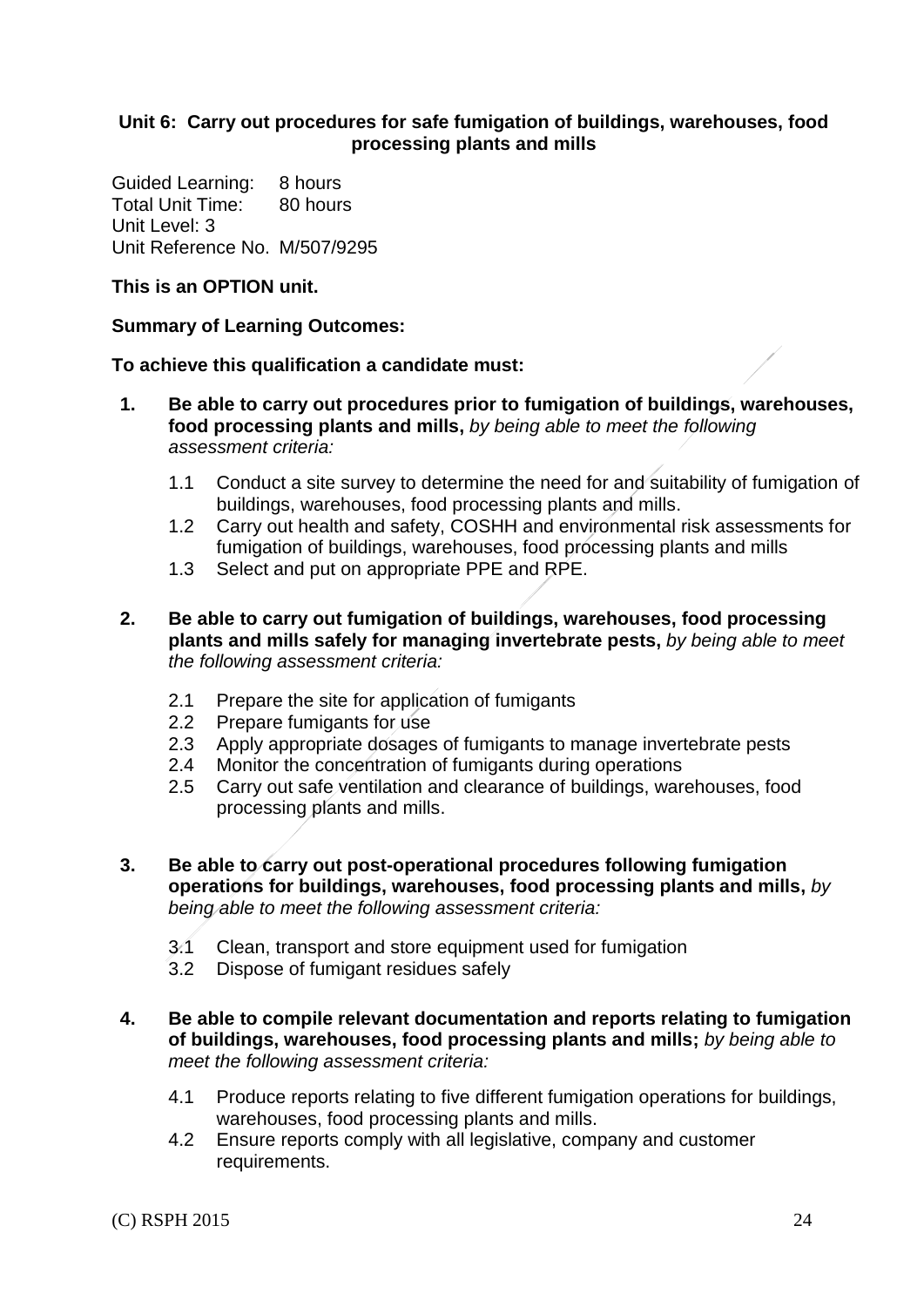- **5. Be able to explain procedures for safe fumigation of buildings, warehouses, food processing plants and mills,** *by being able to meet the following assessment criteria:*
	- 5.1 Explain the reasons for pre-treatment procedures when carrying out fumigation of buildings, warehouses, food processing plants and mills.
	- 5.2 Explain the actions required when fumigating buildings, warehouses, food processing plants and mills.
	- 5.3 Explain the reasons for post-operational procedures following fumigation of buildings, warehouses, food processing plants and mills.

### **Content:**

- **1 Be able to carry out procedures prior to fumigation of buildings, warehouses, food processing plants and mills**
- 1.1 *Conduct a site survey:* Site survey is carried out appropriately; site checked for presence of non-target species that may affect use of fumigant; presence of any feature that may affect decision to use fumigant noted; alternative control measures considered before decision made to use fumigant.
- 1.2 *Carry out health and safety, COSHH and environmental risk assessments:* Suitable risk assessments for fumigation of buildings, warehouses, food processing plants and mills carried out; hazards and risks noted; appropriate control methods and safe operating procedures proposed; environmental risk assessment considers risk of fumigant entering water courses and drains, damage to non-target species, vicinity of occupied buildings and significance of protected areas established under Articles 6 and 7 of Directive 2000/60/EC or subsequent Articles and Directives.
- 1.3 *Select and put on appropriate PPE and RPE:* Appropriate PPE and RPE for use of fumigant selected, checked for faults and worn/used correctly; cartridge of respirator checked before use.

### **2 Be able to carry out fumigation of buildings, warehouses, food processing plants and mills safely for managing invertebrate pests.**

- 2.1 *Prepare the site:* Site prepared in accordance with standard operating procedures and safe working practices; safety signs positioned appropriately; site checked for presence of non-target species.
- 2.2 *Prepare fumigants for use:* Correct fumigant used for the task; instructions on product label and manufacturers' safety data sheets checked; fumigant prepared for use in accordance with product label and other safety instructions; correct application equipment for the product and formulation selected; application equipment loaded in accordance with manufacturer's instructions; appropriate PPE and RPE worn throughout operation and control measures with regard to operators, other people, non-target species and the environment as stated in the risk assessment are complied with.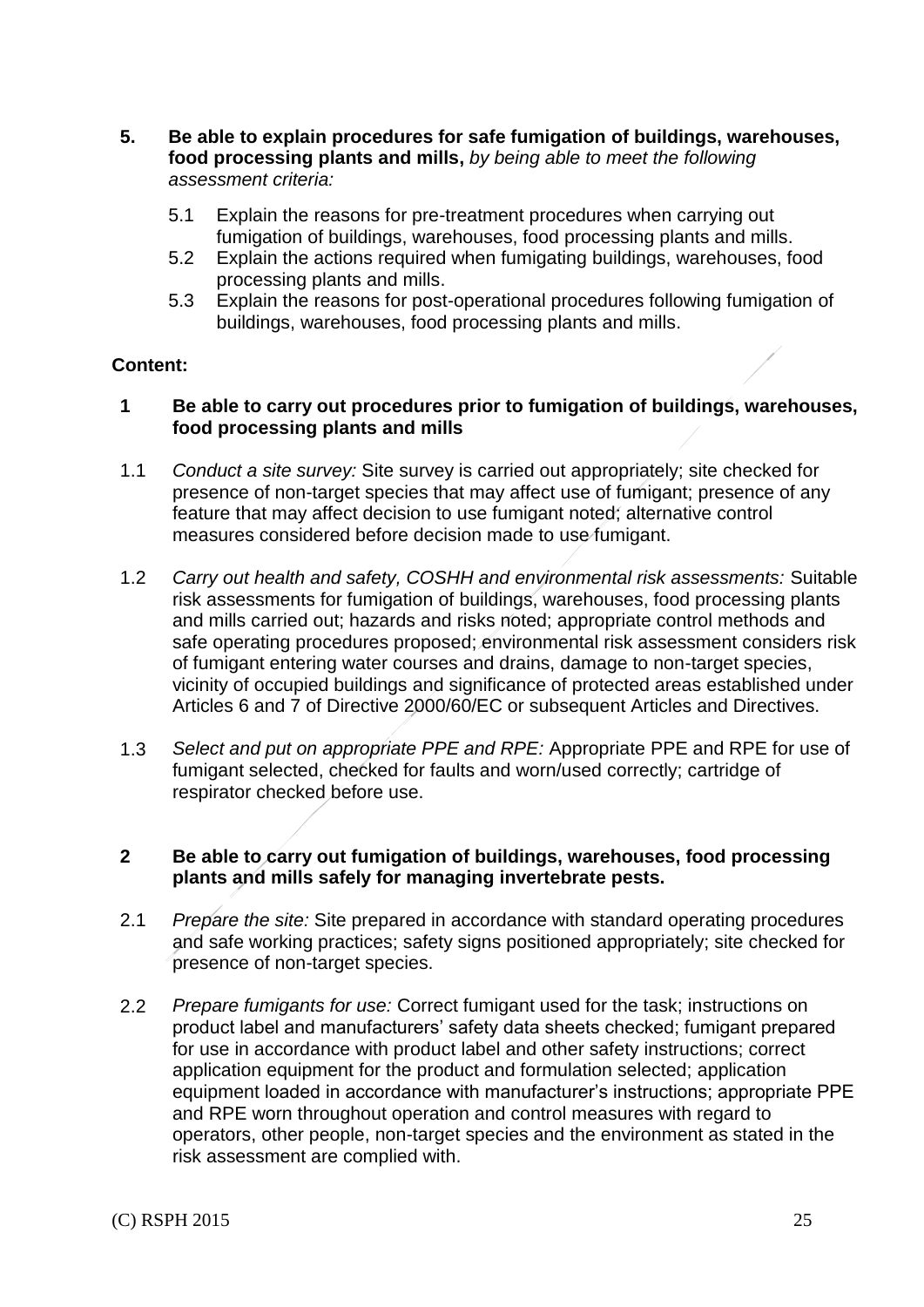- 2.3 *Apply appropriate dosages of fumigant:* Fumigant applied correctly to target area; fumigant only applied in appropriate conditions and at a dosage appropriate for the size of the area treated.
- 2.4 *Monitor concentration of fumigants:* Concentration of fumigant monitored throughout operation; appropriate steps taken to vary the rate of application of the fumigant if monitoring suggests that concentration is at too high or too low a level.
- 2.5 *Carry out safe venting and clearance:* Standard operating procedures followed to vent and clear fumigant safely.

#### **3 Be able to carry out post-operational procedures following fumigation operations for buildings, warehouses, food processing plants and mills**

- 3.1 *Clean, transport and store equipment:* Application equipment and containers emptied of any remaining fumigant safely; emptied containers are packaged and labelled appropriately for later disposal as hazardous waste; application equipment inspected after cleaning for wear and damage; application equipment and packaged used containers are secured appropriately in vehicle.
- 3.2 *Dispose of fumigant residues safely:* Fumigant residues deactivated and disposed of in accordance with guidance in safety data sheets or recognised codes of practice.
- **4 Be able to compile relevant documentation and reports relating to fumigation of buildings, warehouses, food processing plants and mills,** *by being able to meet the following assessment criteria:*
- 4.1 *Produce reports relating to five different fumigation operations for buildings, warehouses, food processing plants and mills:* Reports are produced detailing operations carried out, amount and type of fumigant used, location of operations and any additional treatments or actions required.
- 4.2 *Ensure reports comply with all legislative, company and customer requirements:* Reports comply with legislative, company and customer requirements; record keeping requirements relating to fumigant use complied with and maintained appropriately.

#### **5 Be able to explain procedures for safe fumigation of buildings, warehouses, food processing plants and mills.**

- 5.1 *Reasons for pre treatment procedures:* Candidate is able to explain actions that he/she takes when carrying out pre-treatment procedures.
- 5.2 *Actions required when bubble fumigating:* Candidate is able to explain actions that he/she takes when fumigating buildings, warehouses, food processing plants and mills.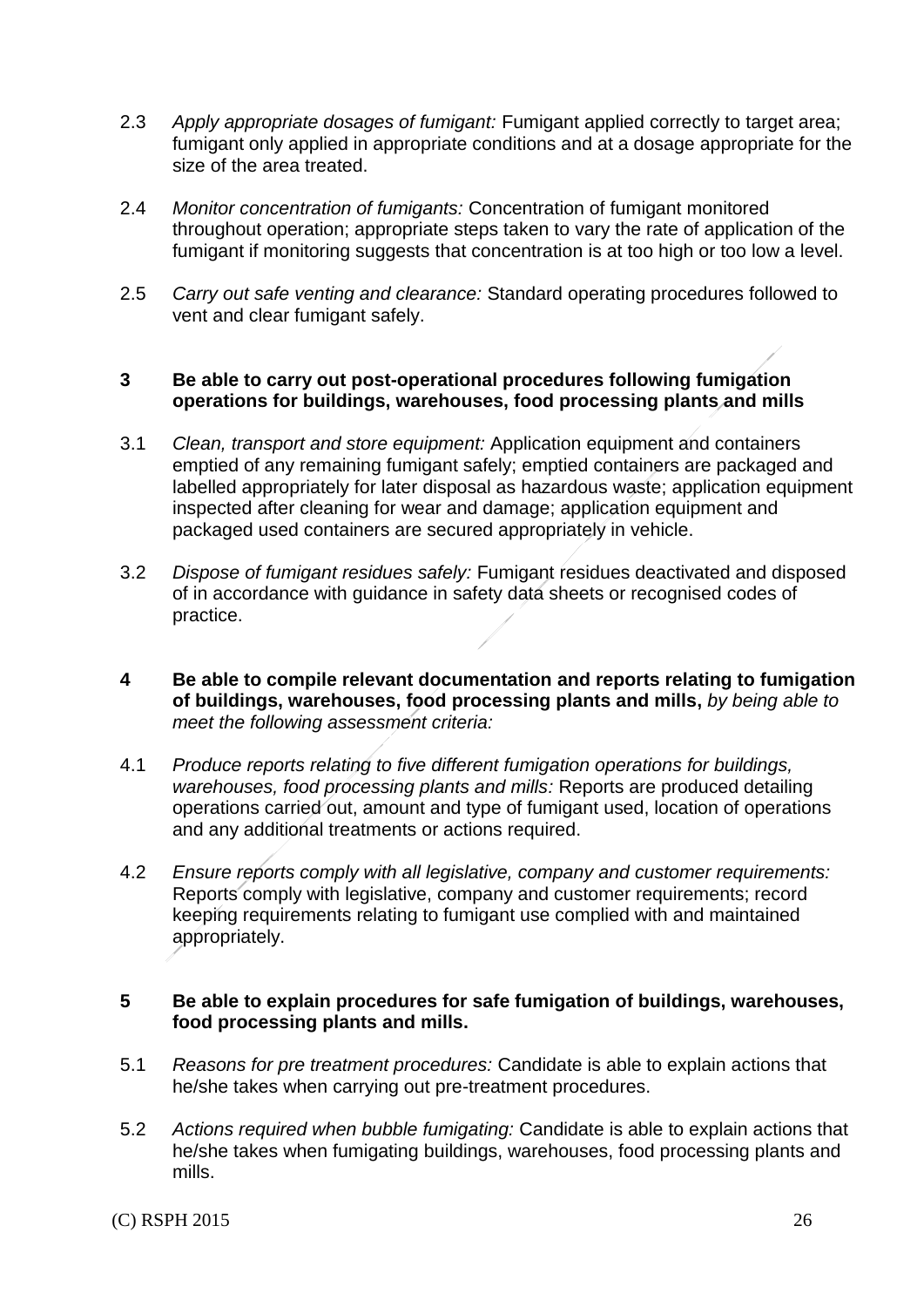5.3 *Reasons for post-operational procedures:* Candidate is able to explain actions that he/she takes when carrying out post-operational procedures.

### **Assessment for unit 6:**

Attainment of the Learning Outcomes for unit 6 will be assessed by observation and oral questioning / discussions and completion of relevant risk assessments, treatment reports and other documentation. An evidence portfolio of internally assessed work should be compiled for each candidate for submission to the External Verifier. Candidates need to provide evidence of carrying out, under supervision, **FIVE**  fumigations of different structures, which must include multi-floored structures.

Evidence for all learning outcomes for unit 6 must come from performance in an actual work environment, but candidates must be supervised at all times when carrying out fumigation operations as part of their training and assessment for these units. There must be valid, authentic and sufficient evidence for all the assessment criteria.

Assessment guidance for this unit is available in the resources section of the centre area of the web-site [http://www.rsph.org.uk/en/qualifications/qualifications/centre](http://www.rsph.org.uk/en/qualifications/qualifications/centre-area/index.cfm)[area/index.cfm.](http://www.rsph.org.uk/en/qualifications/qualifications/centre-area/index.cfm)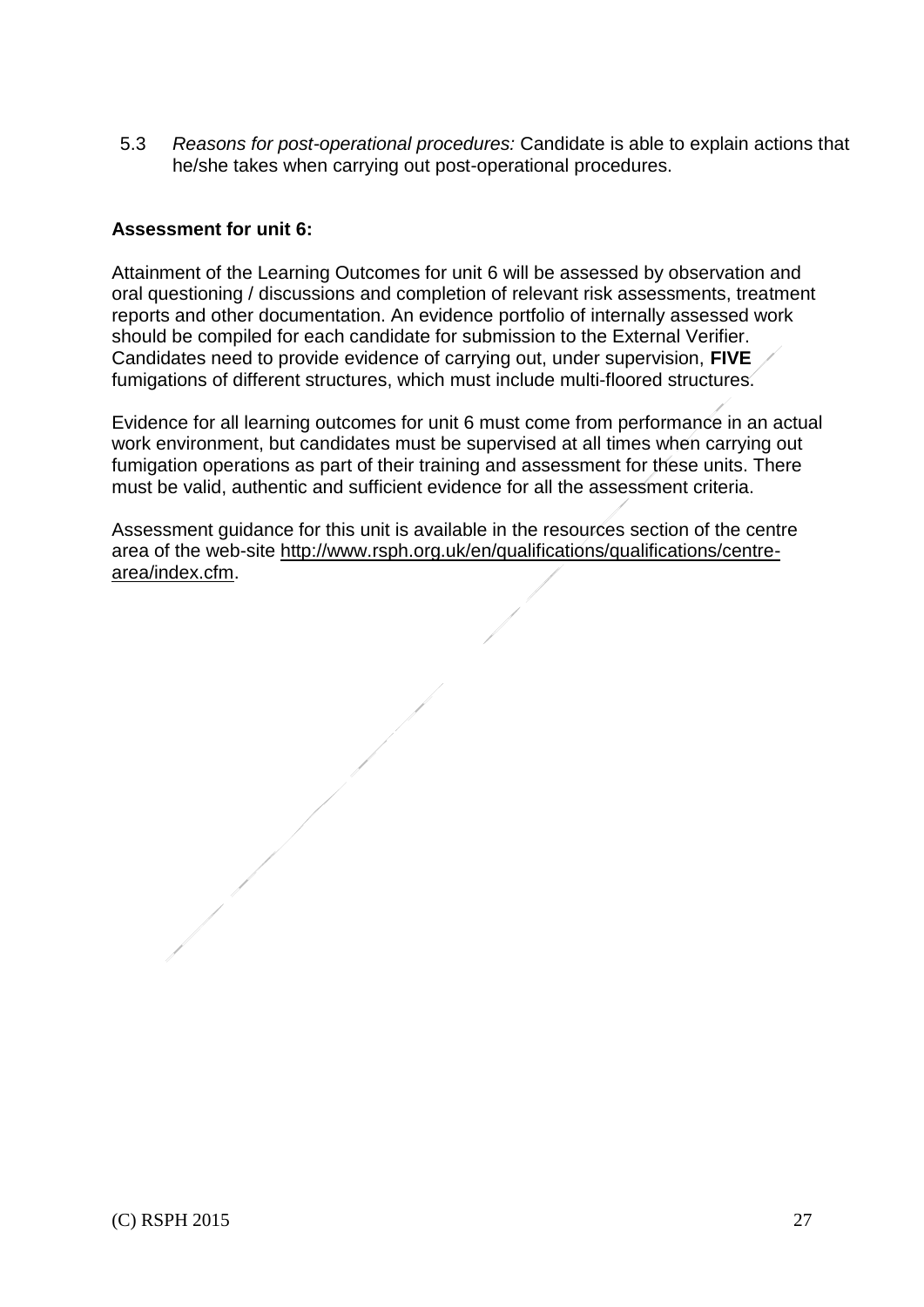### **Unit 7: Carry out procedures for the safe fumigation of purpose built fumigation chambers**

Guided Learning: 4 hours Total Unit Time: 16 hours Unit Level: 3 Unit Reference No. T/507/9296

**This is an OPTION unit.**

### **Summary of Learning Outcomes:**

**To achieve this qualification a candidate must:**

- **1. Be able to carry out procedures prior to fumigation of purpose built fumigation chambers,** *by being able to meet the following assessment criteria:*
	- 1.1 Conduct a site survey to determine the need for and suitability of fumigation of purpose built fumigation chambers.
	- 1.2 Carry out health and safety, COSHH and environmental risk assessments for fumigation of purpose built fumigation chambers.
	- 1.3 Select and put on appropriate PPE and RPE.
- **2. Be able to carry out fumigation of purpose built fumigation chambers for managing invertebrate pests,** *by being able to meet the following assessment criteria:*
	- 2.1 Prepare the site for application of fumigants
	- 2.2 Prepare fumigants for use
	- 2.3 Apply appropriate dosages of fumigants to manage invertebrate pests
	- 2.4 Monitor the concentration of fumigants during operations
	- 2.5 Carry out safe ventilation and clearance of purpose built fumigation chambers.
- **3. Be able to carry out post-operational procedures following fumigation of purpose built fumigation chambers,** *by being able to meet the following assessment criteria:*
	- 3.1 Clean, transport and store equipment used for fumigation
	- 3.2 Dispose of fumigant residues safely
- **4. Be able to compile relevant documentation and reports relating to fumigation of purpose built fumigation chambers,** *by being able to meet the following assessment criteria:*
	- 4.1 Produce reports relating to five different fumigations of purpose built fumigation chambers.
	- 4.2 Ensure reports comply with all legislative, company and customer requirements.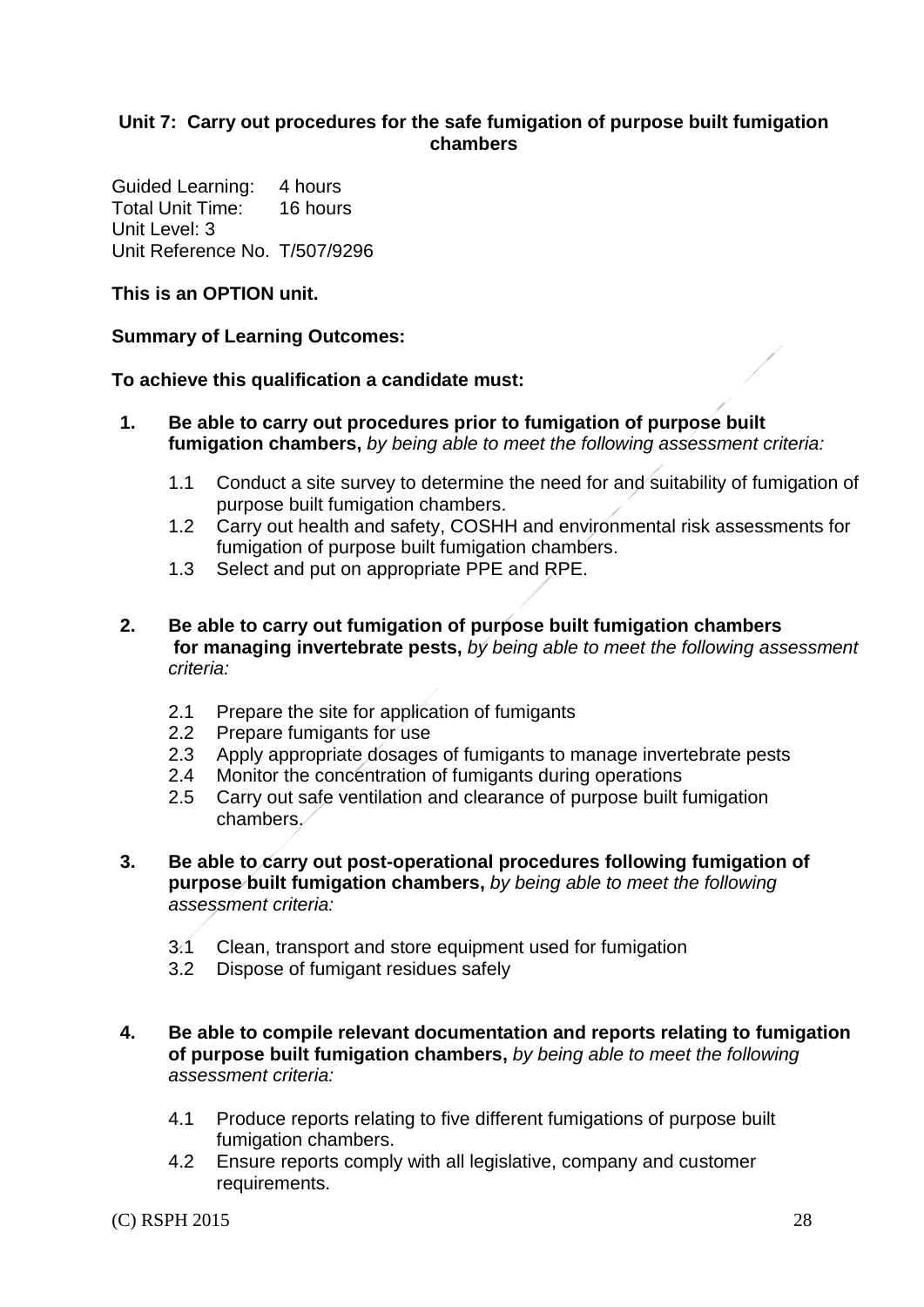- **5. Be able to explain procedures for safe fumigation of purpose built fumigation chambers,** *by being able to meet the following assessment criteria:*
	- 5.1 Explain the reasons for pre-treatment procedures when carrying out fumigation of purpose built fumigation chambers.
	- 5.2 Explain the actions required when fumigating purpose built fumigation chambers.
	- 5.3 Explain the reasons for post-operational procedures following fumigation of purpose built fumigation chambers.

### **Content:**

### **1 Be able to carry out procedures prior to fumigation of purpose built fumigation chambers**

- 1.1 *Conduct a site survey:* Site survey is carried out appropriately; site checked for presence of non-target species that may affect use of fumigant; presence of any feature that may affect decision to use fumigant noted; alternative control measures considered before decision made to use fumigant.
- 1.2 *Carry out health and safety, COSHH and environmental risk assessments:* Suitable risk assessments for fumigation of purpose built fumigation chambers carried out; hazards and risks noted; appropriate control methods and safe operating procedures proposed; environmental risk assessment considers risk of fumigant entering water courses and drains, damage to non-target species, vicinity of occupied buildings and significance of protected areas established under Articles 6 and 7 of Directive 2000/60/EC or subsequent Articles and Directives.
- 1.3 *Select and put on appropriate PPE and RPE:* Appropriate PPE and RPE for use of fumigant selected, checked for faults and worn/used correctly; cartridge of respirator checked before use.

### **2 Be able to carry out fumigation of purpose built fumigation chambers for managing invertebrate pests.**

- 2.1 *Prepare the site:* Site prepared in accordance with standard operating procedures and safe working practices; safety signs positioned appropriately; site checked for presence of non-target species.
- 2.2 *Prepare fumigants for use:* Correct fumigant used for the task; instructions on product label and manufacturers' safety data sheets checked; fumigant prepared for use in accordance with product label and other safety instructions; correct application equipment for the product and formulation selected; application equipment loaded in accordance with manufacturer's instructions; appropriate PPE and RPE worn throughout operation and control measures with regard to operators, other people, non-target species and the environment as stated in the risk assessment are complied with.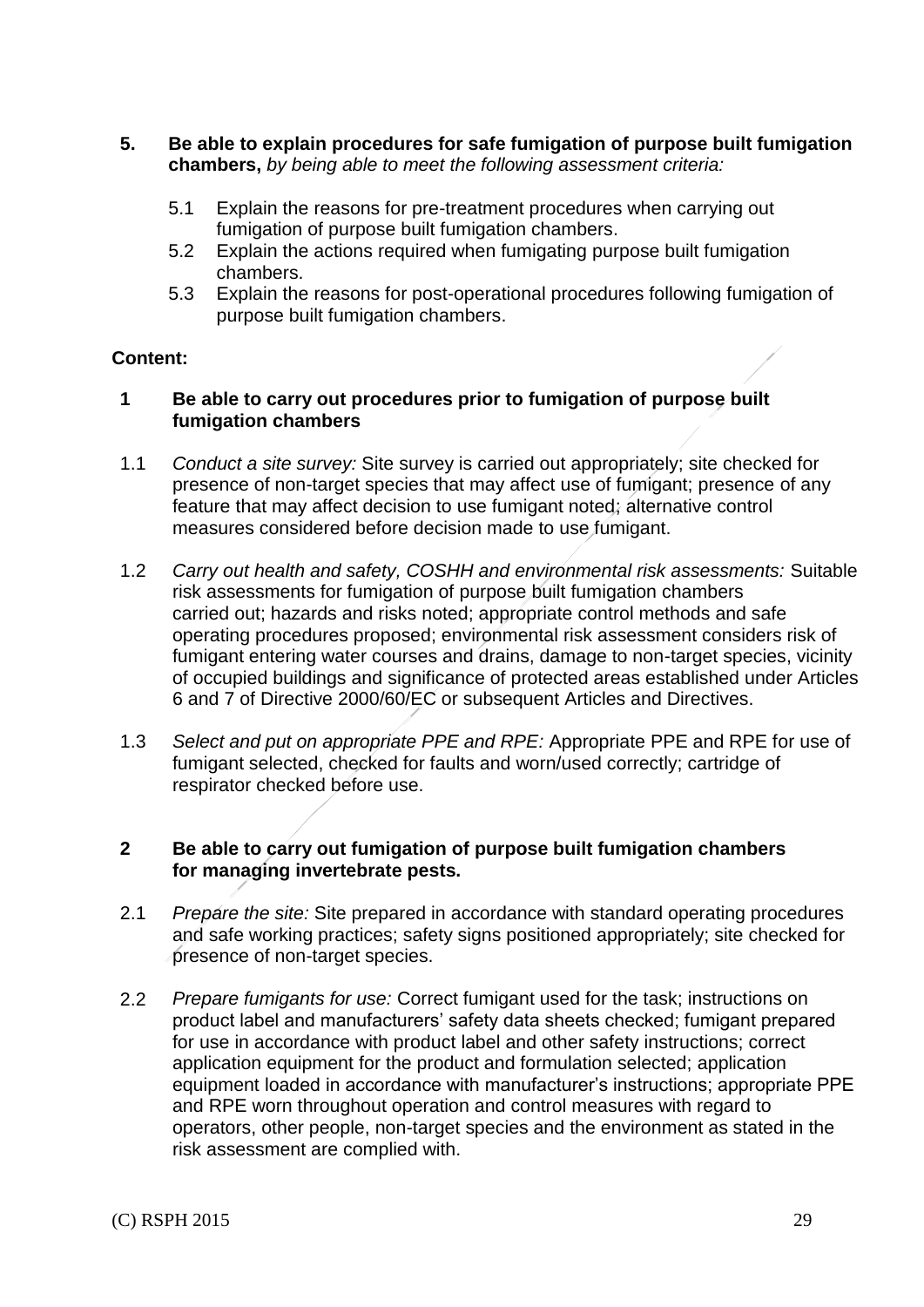- 2.3 *Apply appropriate dosages of fumigant:* Fumigant applied correctly to target area; fumigant only applied in appropriate conditions and at a dosage appropriate for the size of the area treated.
- 2.4 *Monitor concentration of fumigants:* Concentration of fumigant monitored throughout operation; appropriate steps taken to vary the rate of application of the fumigant if monitoring suggests that concentration is at too high or too low a level.
- 2.5 *Carry out safe venting and clearance:* Standard operating procedures followed to vent and clear fumigant safely.

### **3 Be able to carry out post-operational procedures following fumigation of purpose built fumigation chambers**

- 3.1 *Clean, transport and store equipment:* Application equipment and containers emptied of any remaining fumigant safely; emptied containers are packaged and labelled appropriately for later disposal as hazardous waste; application equipment inspected after cleaning for wear and damage; application equipment and packaged used containers are secured appropriately in vehicle.
- 3.2 *Dispose of fumigant residues safely:* Fumigant residues deactivated and disposed of in accordance with guidance in safety data sheets or recognised codes of practice.

#### **4 Be able to compile relevant documentation and reports relating to fumigation of purpose built fumigation chambers.**

- 4.1 *Produce reports relating to five different fumigations of purpose built fumigation chambers:* Reports are produced detailing operations carried out, amount and type of fumigant used, location of operations and any additional treatments or actions required.
- 4.2 *Ensure reports comply with all legislative, company and customer requirements:* Reports comply with legislative, company and customer requirements; record keeping requirements relating to fumigant use complied with and maintained appropriately.

#### **5 Be able to explain procedures for safe fumigation of purpose built fumigation chambers.**

- 5.1 *Reasons for pre treatment procedures:* Candidate is able to explain actions that he/she takes when carrying out pre-treatment procedures.
- 5.2 *Actions required when fumigating purpose built fumigation chambers:* Candidate is able to explain actions that he/she takes when fumigating purpose built fumigation chambers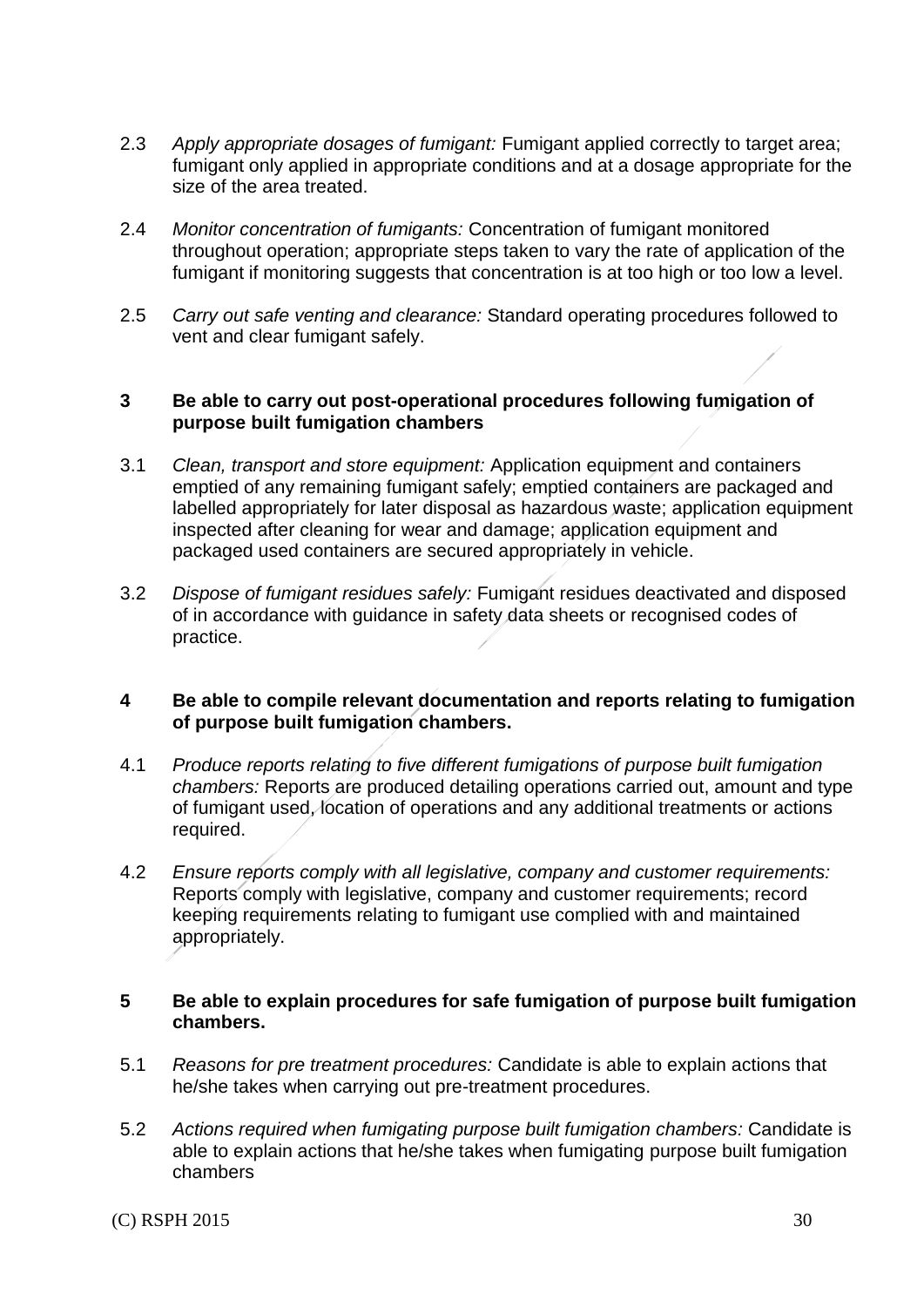5.3 *Reasons for post-operational procedures:* Candidate is able to explain actions that he/she takes when carrying out post-operational procedures.

### **Assessment for unit 7:**

Attainment of the Learning Outcomes for unit 7 will be assessed by observation and oral questioning / discussions and completion of relevant risk assessments, treatment reports and other documentation. An evidence portfolio of internally assessed work should be compiled for each candidate for submission to the External Verifier. Candidates need to provide evidence of carrying out, under supervision, **FIVE**  fumigations of purpose built fumigation chambers.

Evidence for all learning outcomes for unit 7 must come from performance in an actual work environment, but candidates must be supervised at all times when carrying out fumigation operations as part of their training and assessment for these units. There must be valid, authentic and sufficient evidence for all the assessment criteria.

Assessment guidance for this unit is available in the resources section of the centre area of the web-site [http://www.rsph.org.uk/en/qualifications/qualifications/centre](http://www.rsph.org.uk/en/qualifications/qualifications/centre-area/index.cfm)[area/index.cfm.](http://www.rsph.org.uk/en/qualifications/qualifications/centre-area/index.cfm)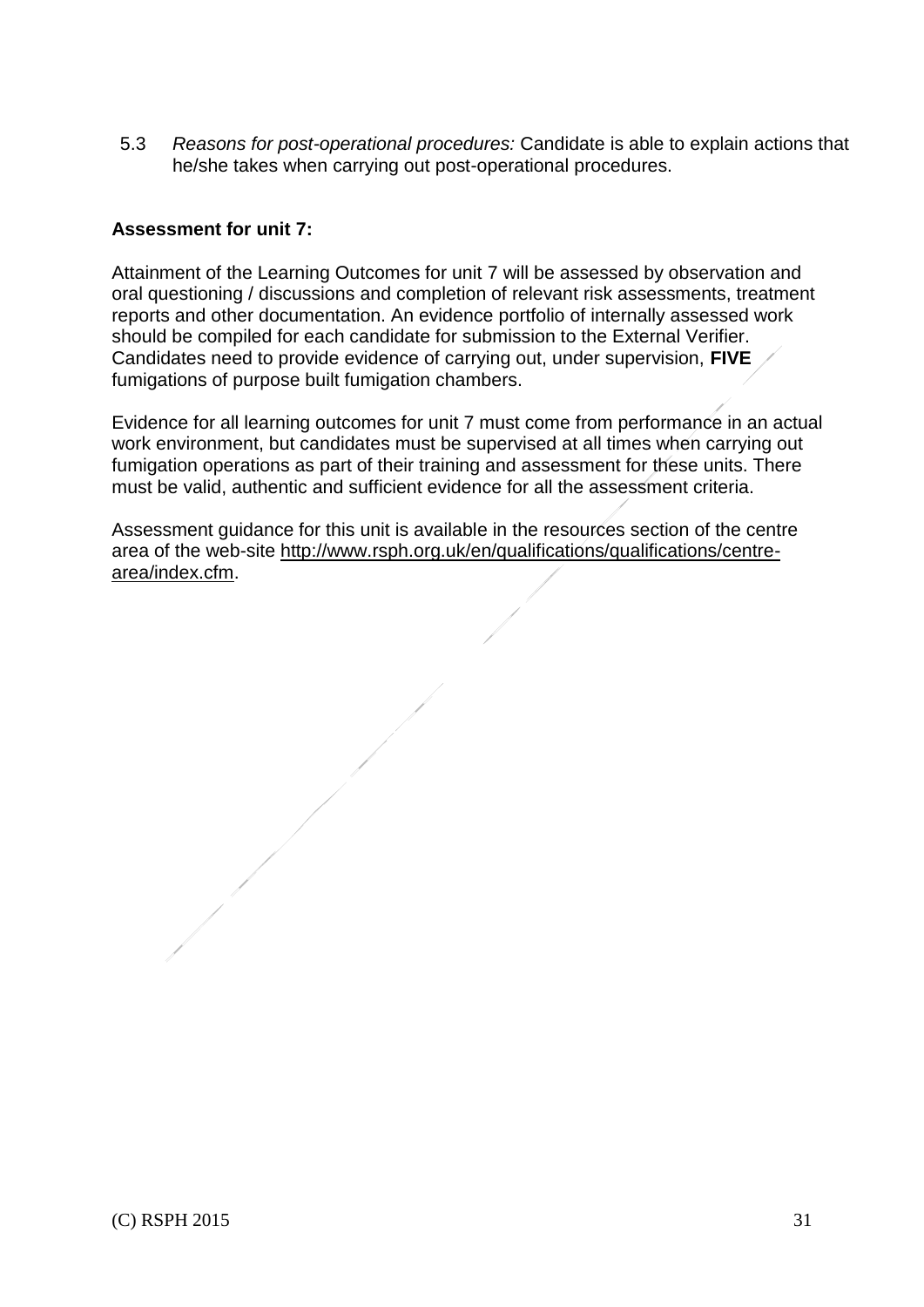### **Unit 8: Carry out procedures for the safe fumigation of specialist 'fumigation bubbles'**

Guided Learning: 4 hours Total Unit Time: 16 hours Unit Level: 3 Unit Reference No. R/507/9290

### **This is an OPTION unit.**

### **Summary of Learning Outcomes:**

#### **To achieve this qualification a candidate must:**

- **1. Be able to carry out procedures prior to fumigation of specialist 'fumigation bubbles',** *by being able to meet the following assessment criteria:*
	- 1.1 Conduct a site survey to determine the need for and suitability of fumigation of specialist 'fumigation bubbles'.
	- 1.2 Carry out health and safety, COSHH and environmental risk assessments for fumigation of specialist 'fumigation bubbles'.
	- 1.3 Select and put on appropriate PPE and RPE.
- **2. Be able to carry out fumigation of specialist 'fumigation bubbles' for managing invertebrate pests,** *by being able to meet the following assessment criteria:*
	- 2.1 Prepare the site for application of fumigants
	- 2.2 Prepare fumigants for use
	- 2.3 Apply appropriate dosages of fumigants to manage invertebrate pests
	- 2.4 Monitor the concentration of fumigants during operations
	- 2.5 Carry out safe ventilation and clearance of specialist 'fumigation bubbles'
- **3. Be able to carry out post-operational procedures following fumigation of specialist 'fumigation bubbles',** *by being able to meet the following assessment criteria:*
	- 3.1 Clean, transport and store equipment used for fumigation
	- 3.2 Dispose of fumigant residues safely
- **4. Be able to compile relevant documentation and reports relating to fumigation of specialist 'fumigation bubbles',** *by being able to meet the following assessment criteria:*
	- 4.1 Produce reports relating to five different fumigations of specialist 'fumigation bubbles'.
	- 4.2 Ensure reports comply with all legislative, company and customer requirements.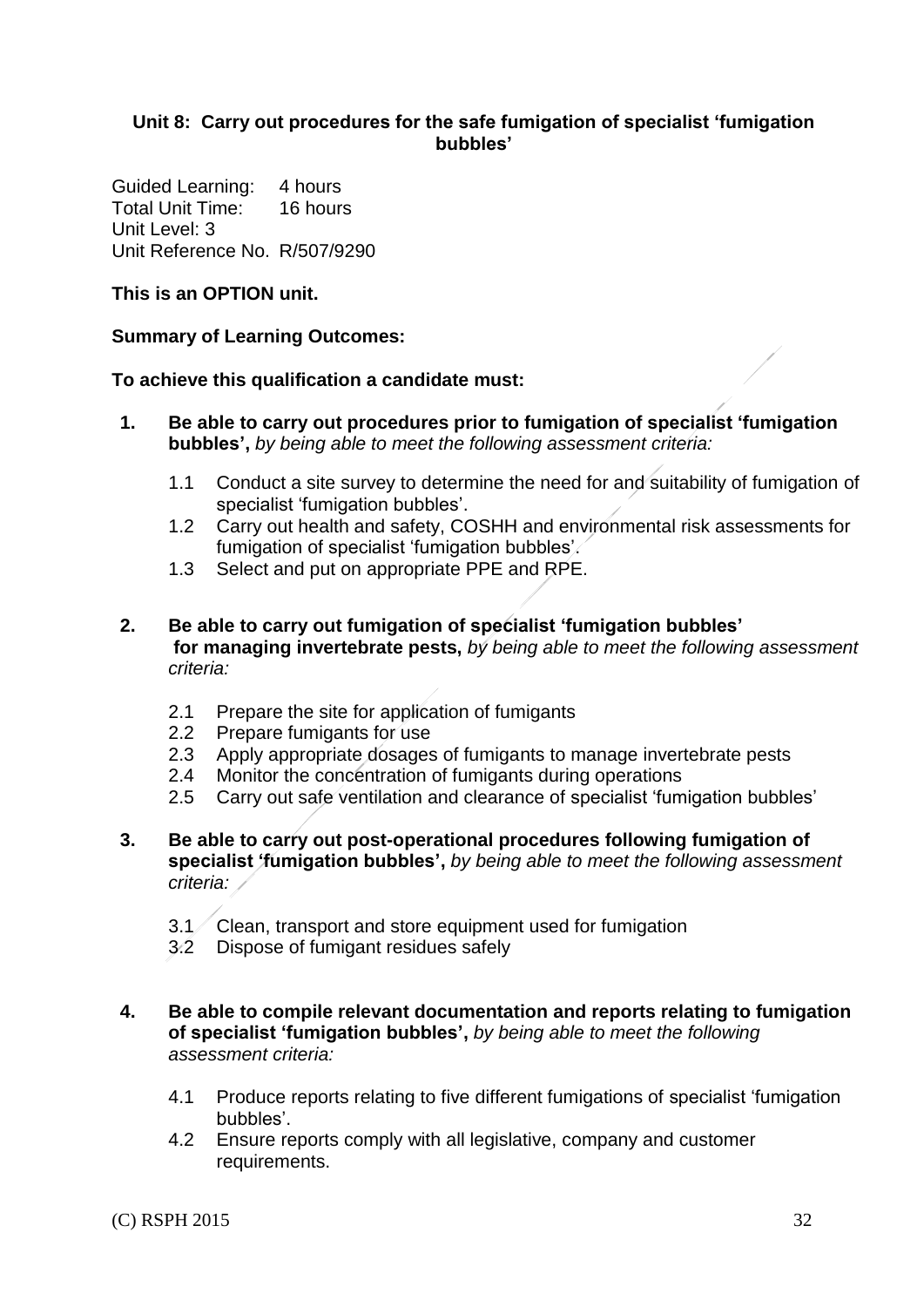- **5. Be able to explain procedures for safe fumigation of specialist 'fumigation bubbles',** *by being able to meet the following assessment criteria:*
	- 5.1 Explain the reasons for pre-treatment procedures when carrying out fumigation of specialist 'fumigation bubbles'.
	- 5.2 Explain the actions required when fumigating specialist 'fumigation bubbles'
	- 5.3 Explain the reasons for post-operational procedures following fumigation of specialist 'fumigation bubbles'.

### **Content:**

- **1 Be able to carry out procedures prior to fumigation of specialist 'fumigation bubbles'**
- 1.1 *Conduct a site survey:* Site survey is carried out appropriately; site checked for presence of non-target species that may affect use of fumigant; presence of any feature that may affect decision to use fumigant noted; alternative control measures considered before decision made to use fumigant.
- 1.2 *Carry out health and safety, COSHH and environmental risk assessments:* Suitable risk assessments for fumigation of specialist 'fumigation bubbles' carried out; hazards and risks noted; appropriate control methods and safe operating procedures proposed; environmental risk assessment considers risk of fumigant entering water courses and drains, damage to non-target species, vicinity of occupied buildings and significance of protected areas established under Articles 6 and 7 of Directive 2000/60/EC or subsequent Articles and Directives.
- 1.3 *Select and put on appropriate PPE and RPE:* Appropriate PPE and RPE for use of fumigant selected, checked for faults and worn/used correctly; cartridge of respirator checked before use.

#### **2 Be able to carry out fumigation of specialist 'fumigation bubbles' for managing invertebrate pests.**

- 2.1 *Prepare the site:* Site prepared in accordance with standard operating procedures and safe working practices; safety signs positioned appropriately; site checked for presence of non-target species.
- 2.2 *Prepare fumigants for use:* Correct fumigant used for the task; instructions on product label and manufacturers' safety data sheets checked; fumigant prepared for use in accordance with product label and other safety instructions; correct application equipment for the product and formulation selected; application equipment loaded in accordance with manufacturer's instructions; appropriate PPE and RPE worn throughout operation and control measures with regard to operators, other people, non-target species and the environment as stated in the risk assessment are complied with.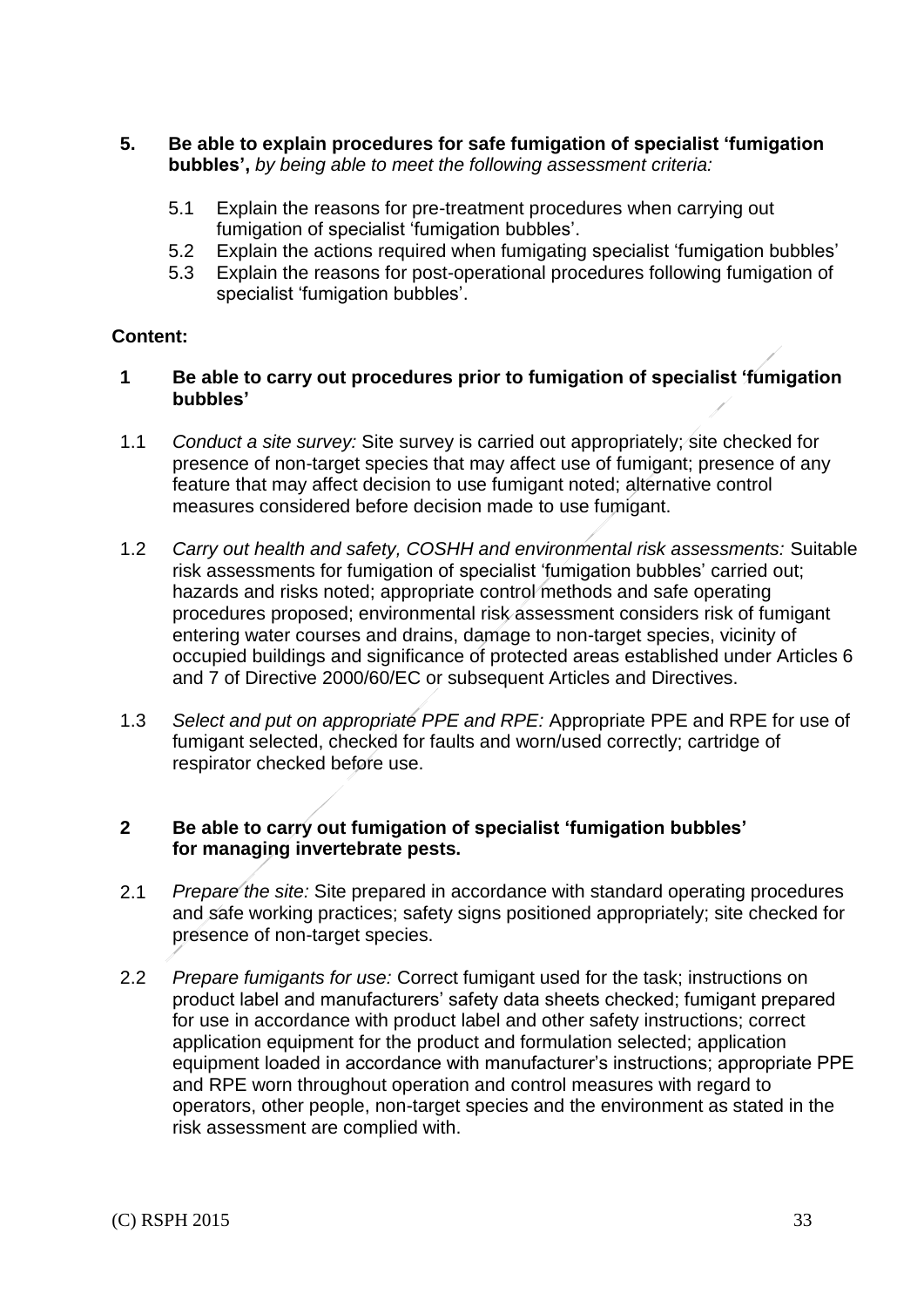- 2.3 *Apply appropriate dosages of fumigant:* Fumigant applied correctly to target area; fumigant only applied in appropriate conditions and at a dosage appropriate for the size of the area treated.
- 2.4 *Monitor concentration of fumigants:* Concentration of fumigant monitored throughout operation; appropriate steps taken to vary the rate of application of the fumigant if monitoring suggests that concentration is at too high or too low a level.
- 2.5 *Carry out safe venting and clearance:* Standard operating procedures followed to vent and clear fumigant safely.

### **3 Be able to carry out post-operational procedures following fumigation of specialist 'fumigation bubbles'**

- 3.1 *Clean, transport and store equipment:* Application equipment and containers emptied of any remaining fumigant safely; emptied containers are packaged and labelled appropriately for later disposal as hazardous waste; application equipment inspected after cleaning for wear and damage; application equipment and packaged used containers are secured appropriately in vehicle.
- 3.2 *Dispose of fumigant residues safely:* Fumigant residues deactivated and disposed of in accordance with guidance in safety data sheets or recognised codes of practice.

### **4 Be able to compile relevant documentation and reports relating to fumigation of specialist 'fumigation bubbles'.**

- 4.1 *Produce reports relating to five different fumigations of* specialist 'fumigation bubbles'*:* Reports are produced detailing operations carried out, amount and type of fumigant used, location of operations and any additional treatments or actions required.
- 4.2 *Ensure reports comply with all legislative, company and customer requirements:* Reports comply with legislative, company and customer requirements; record keeping requirements relating to fumigant use complied with and maintained appropriately.

### **5 Be able to explain procedures for safe fumigation of specialist 'fumigation bubbles'.**

- 5.1 *Reasons for pre treatment procedures:* Candidate is able to explain actions that he/she takes when carrying out pre-treatment procedures.
- 5.2 *Actions required when fumigating specialist 'fumigation bubbles':* Candidate is able to explain actions that he/she takes when fumigating purpose built fumigation chambers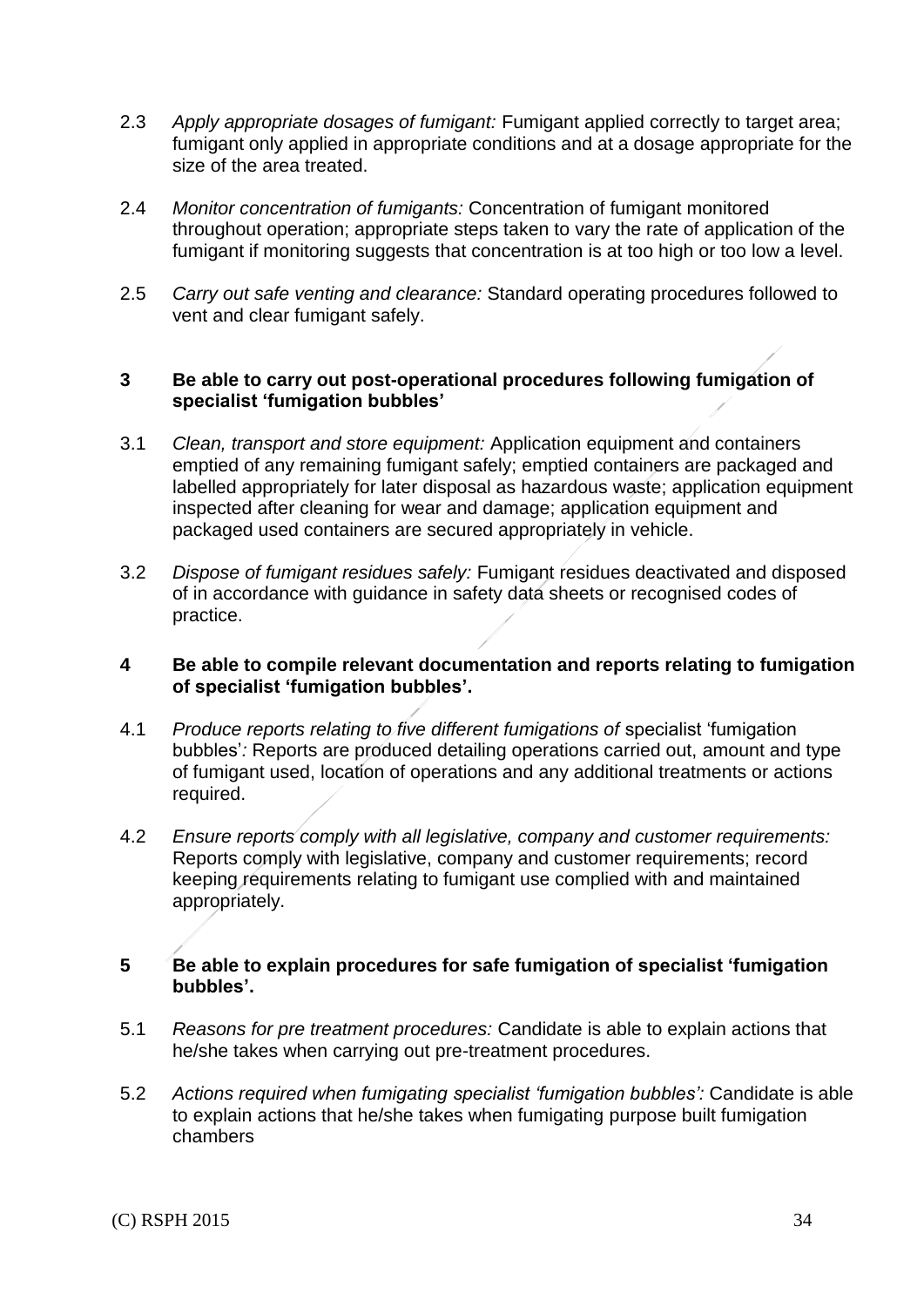5.3 *Reasons for post-operational procedures:* Candidate is able to explain actions that he/she takes when carrying out post-operational procedures.

### **Assessment for unit 8:**

Attainment of the Learning Outcomes for unit 8 will be assessed by observation and oral questioning / discussions and completion of relevant risk assessments, treatment reports and other documentation. An evidence portfolio of internally assessed work should be compiled for each candidate for submission to the External Verifier. Candidates need to provide evidence of carrying out, under supervision, **FIVE**  fumigations of specialist fumigation bubbles.

Evidence for all learning outcomes for unit 8 must come from performance in an actual work environment, but candidates must be supervised at all times when carrying out fumigation operations as part of their training and assessment for these units. There must be valid, authentic and sufficient evidence for all the assessment criteria.

Assessment guidance for this unit is available in the resources section of the centre area of the web-site [http://www.rsph.org.uk/en/qualifications/qualifications/centre](http://www.rsph.org.uk/en/qualifications/qualifications/centre-area/index.cfm)[area/index.cfm.](http://www.rsph.org.uk/en/qualifications/qualifications/centre-area/index.cfm)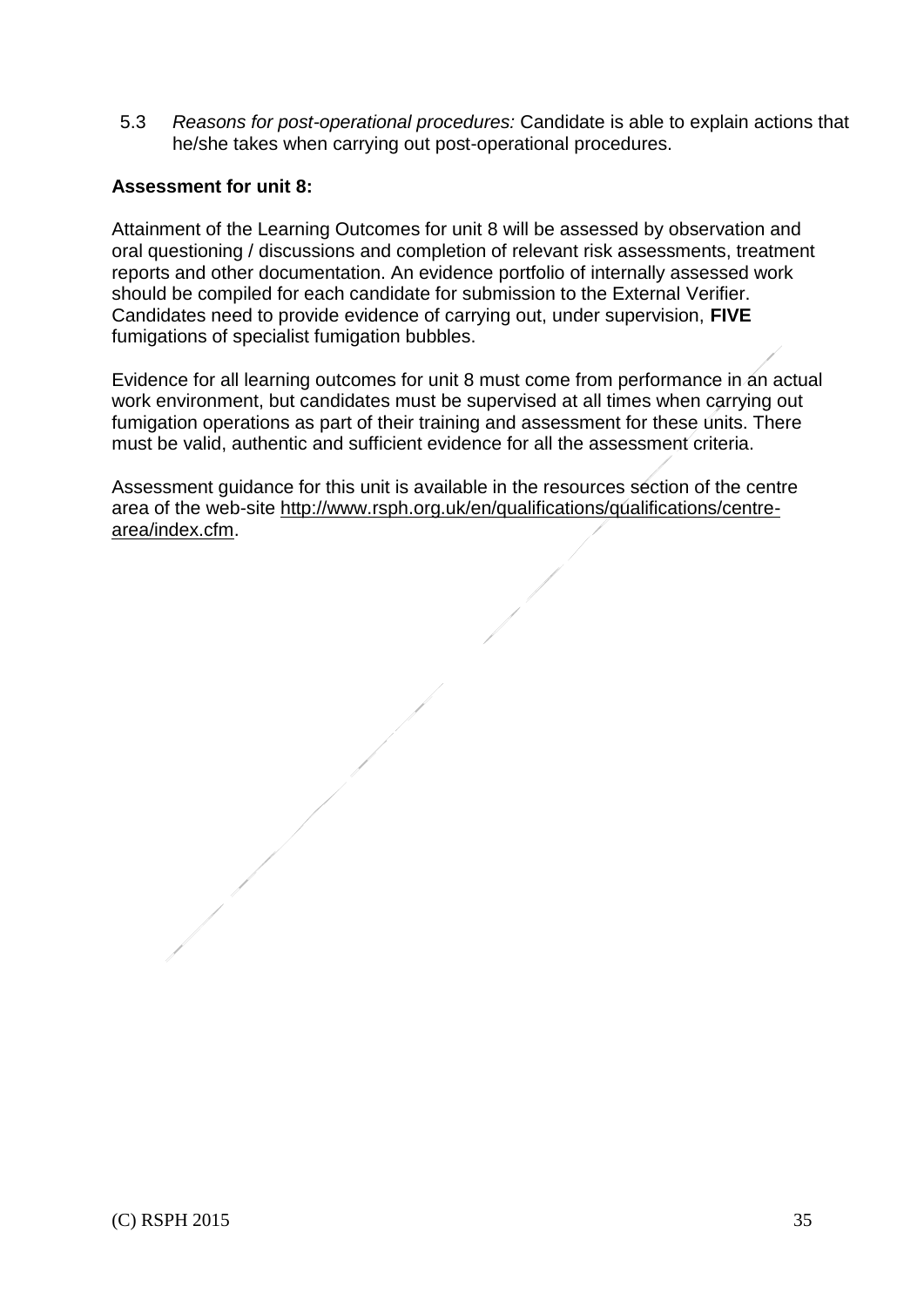# **Learner Guidance:**

### **Progression:**

Learners cannot obtain this qualification unless they are already employed within the fumigation industry. Once the qualification has been obtained individuals will be able work without supervision when carrying out fumigation activities.

### **Recommended Prior Learning:**

Learners should have practical expertise in the management of pests. This qualification is not suitable for individuals who are new to pest management.

#### **Useful Websites:**

| The Register of Accredited Metallic<br>Phosphide Standards in the United<br>Kingdom | www.ramps-uk.org/                                                                                              |
|-------------------------------------------------------------------------------------|----------------------------------------------------------------------------------------------------------------|
| <b>Health and Safety Executive</b>                                                  | www.HSE.gov.uk/                                                                                                |
| <b>Health Protection Agency</b>                                                     | www.hpa.org.uk                                                                                                 |
| <b>Recommended Reading:</b>                                                         |                                                                                                                |
| <b>British Pest Management</b>                                                      | <b>British Pest Management Manual</b>                                                                          |
| <b>Defra Publications</b>                                                           | Code of practice for using plant<br>protection products                                                        |
| <b>HSE</b>                                                                          | Fumigation: Health and safety guidance for<br>employers and technicians carrying out<br>fumigation operations. |
| <b>Health Protection Agency</b>                                                     | Aluminium Phosphide: General Information.                                                                      |
| <b>Health Protection Agency</b>                                                     | Aluminium Phosphide: Incident Management                                                                       |
| Phosphide Standards in the United<br>Kingdom                                        | The Register of Accredited Metallic The RAMPS UK Code of Good Practice                                         |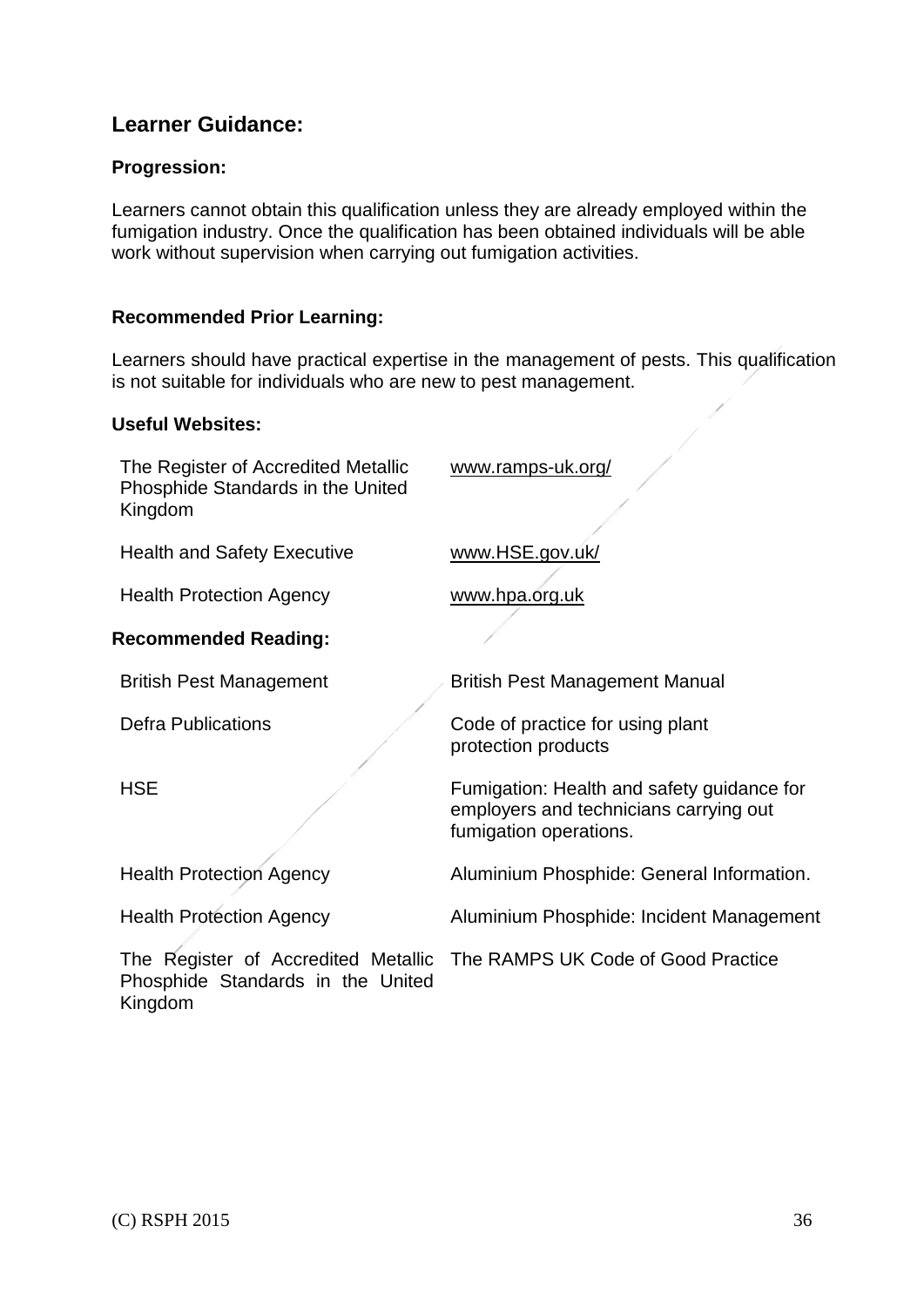# **Centre Guidance:**

### **Fumigants to be studied:**

Centres should ensure that the following fumigants are covered during the delivery of courses for this qualification:

Phosphine Sulfuryl fluoride Carbon dioxide gas Nitrogen gas Methyl bromide (This should be covered due to the risk of candidates encountering this fumigant when opening containers or ships' holds that have entered the UK from overseas).

### **Registration of Candidates:**

Candidates must be registered with RSPH and have a candidate number before any work can be submitted for external verification.

Candidate registration forms can be downloaded from the Centre Area of the Qualifications section of the RSPH web-site (*<http://www.rsph.org.uk/en/qualifications/qualifications/centre-area/index.cfm>* ).

### **Assessment Requirements:**

RSPH **must** be notified of the time and venue for practical assessments at the time of registration of the candidates and at least five working days before the assessment is to take place. This is to ensure that RSPH can arrange for a spot check of the assessment activities if it decides to do so. Failure to provide this information will disqualify the candidates and no certificates will be awarded.

### **Submission of Evidence of Assessment:**

Evidence of assessment should be submitted to the external verifier with an *Evidence Portfolio Front Sheet* signed by the candidate and a completed *Candidate Assessment Summary Form* for the relevant option unit of the qualification, detailing where the evidence for each of the learning outcomes and assessment criteria can be found in the candidate's evidence portfolio. Evidence Portfolio Front Sheets and Candidate Assessment Summary Forms can be downloaded from the Centre Area of the Qualifications section of the RSPH web-site

(*<http://www.rsph.org.uk/en/qualifications/qualifications/centre-area/index.cfm>* ). Specific and generic guidance on centre assessment is also available here.